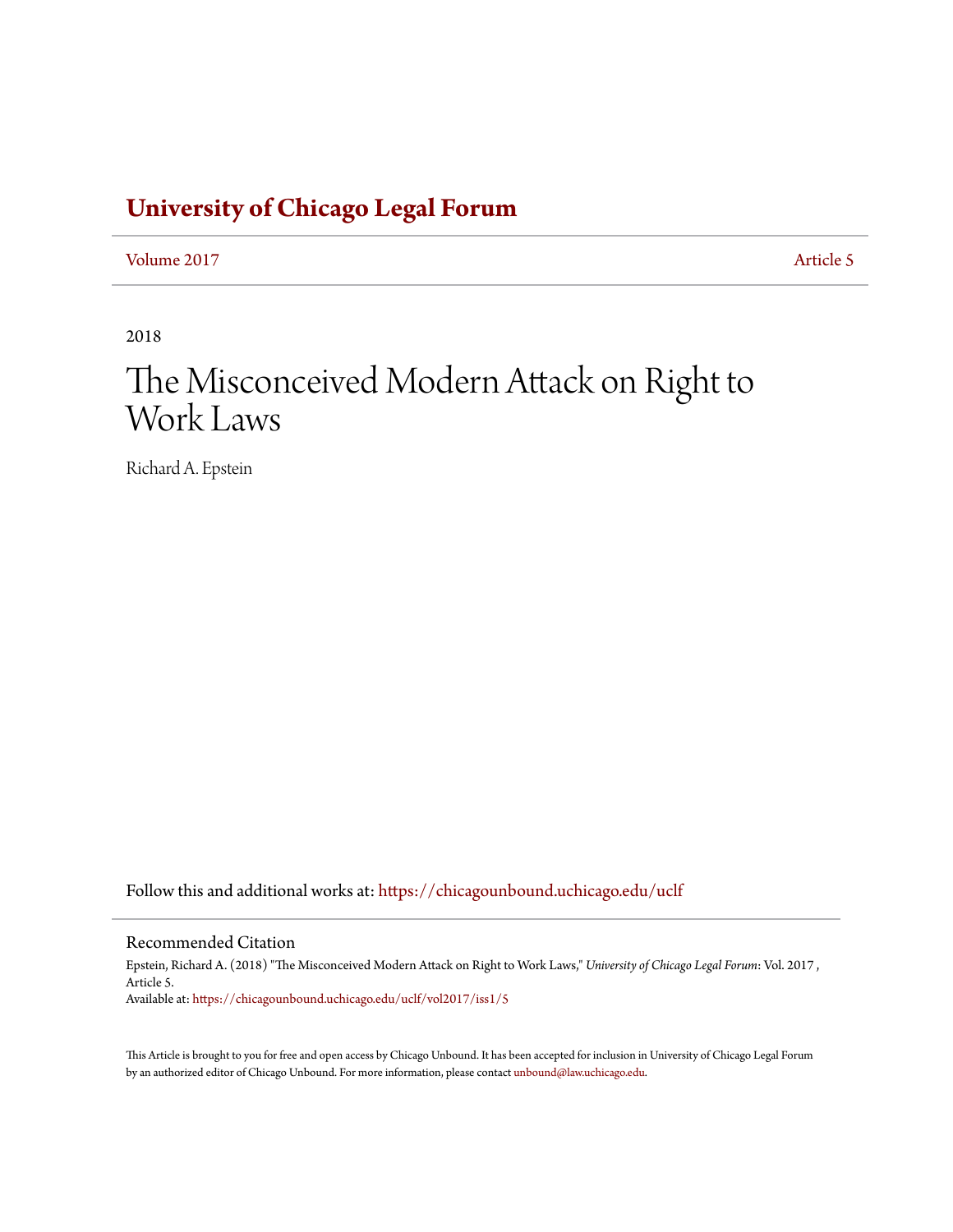# **The Misconceived Modern Attack on Right to Work Laws**

### *Richard A. Epstein*†

After a long period of relative quiescence, labor and employment law have once again become hot topics on both the legislative and judicial fronts. One area of deep contention concerns state right to work (RTW) laws in the private sector, controversy over which, along with two recent judicial opinions on the topic, will be the focus of this paper.

Two decisions, Judge Diane Wood's dissent from the Seventh Circuit's decision in *Sweeney v. Pence*,<sup>1</sup> and the opinion of Wisconsin Circuit Court Judge C. William Foust in *International Ass'n of Machinists District 10 v. Wisconsin*<sup>2</sup> have both insisted that the state implementation of right to work laws (RTW), which allow nonunion members in a bargaining unit not to pay any dues or fees to the union representative, count as uncompensated takings of union's right to collect some dues from these nonunion members. Judge Wood also insisted that under the National Labor Relations Act the entire governance of labor-management relationships is governed by federal law, which preempts the ability of the states to insulate those workers who opted out from the union from paying their "fair share" of the union's expense in order to overcome the freerider problem that otherwise would arise.<sup>3</sup> Judge Wood's opinion was a dissent, and Judge Foust's decision was recently overturned by an appellate court.<sup>4</sup>

Nonetheless, the issues remain sufficiently salient that a more thorough examination of this problem seems appropriate, especially

<sup>†</sup> The Laurence A. Tisch Professor of Law, The New York University School of Law; The Peter and Kirsten Bedford Senior Fellow, The Hoover Institution; and the James Parker Hall Distinguished Service Professor of Law, emeritus, and senior lecturer, The University of Chicago. I should like to thank Connor Haynes, Carmiel Schickler, and Nathan Yaffe, NYU Law School class of 2017 for their valuable research assistance. I should also like to thank the participants of the NYU Law School faculty workshop for their helpful comments on an earlier draft of this paper.

 $1$  767 F.3d 654 (7th Cir. 2014).

<sup>2</sup> No. 2015CV000628, 2016 WL 8504732 (Wis. Cir. Ct. Apr. 8, 2016) (*Machinists*).

<sup>3</sup> *Sweeney*, 767 F.3d at 680. For earlier cases on preemption, see *Local 174, Teamsters v. Lucas Flour Co.,* 369 U.S. 95 (1962); *San Diego Bldg. Trades Council v. Garmon,* 359 U.S. 236 (1959).

<sup>4</sup> No. 2016AP820, 2017 WL 4158729 (Wis. App. Ct. Sept. 19, 2017).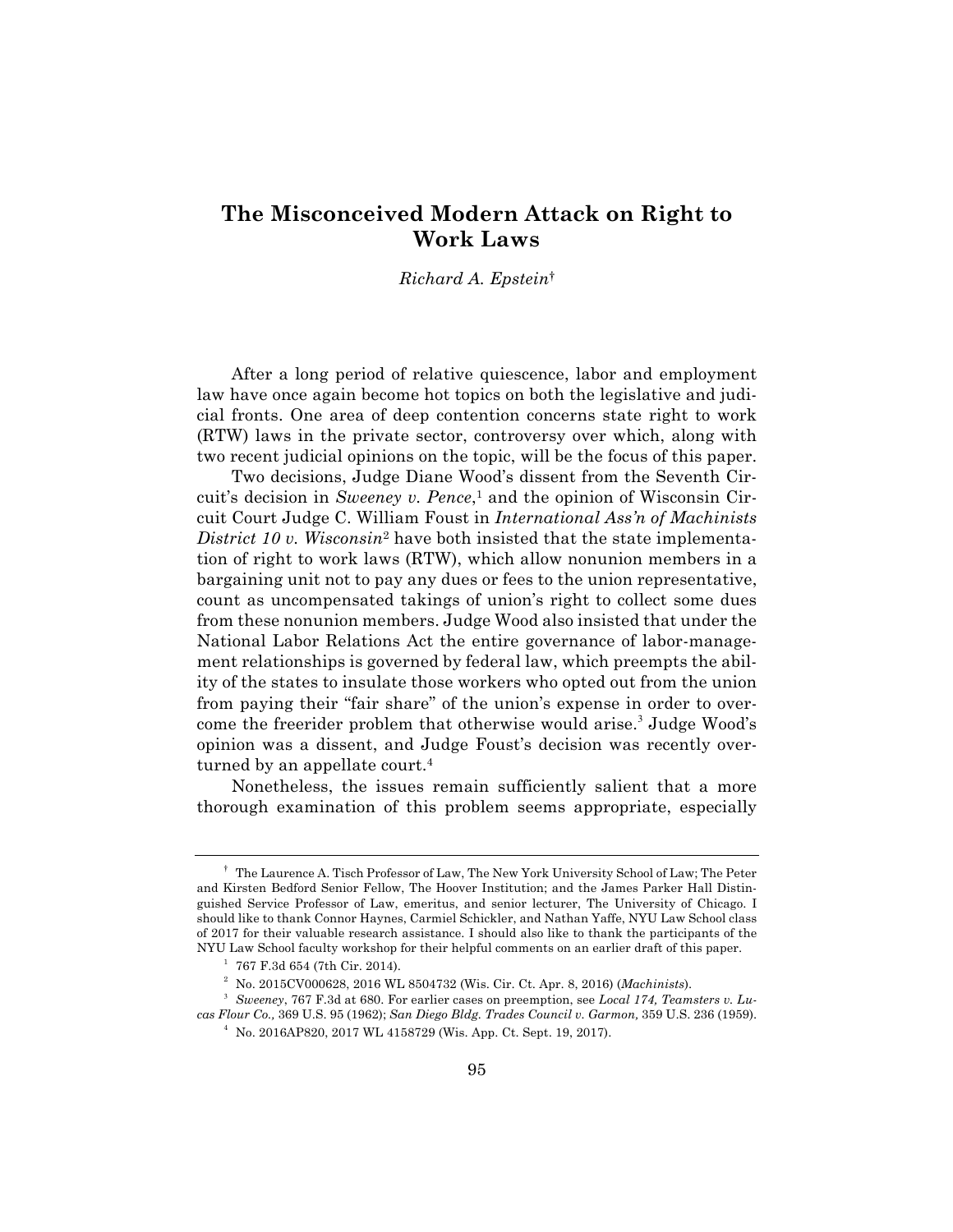since of these RTW laws are now in effect in twenty-eight states.<sup>5</sup> The distribution is far from random. There are no RTW states in the northeast or along the west coast, but every southern state, as well as many Midwestern states, furnish RTW laws. In the last five years the ranks of RTW states has increased as Indiana (2012), Kentucky (2017), Michigan (2013), Missouri (2017), West Virginia (2016) and Wisconsin (2015) have adopted such laws. As the RTW movement has gained ground, so too has the resistance to its expansion. Union stalwarts see RTW laws as a mortal threat to their continued existence. The AFL-CIO states, "The real purpose of right to work laws is to tilt the balance toward big corporations and further rig the system at the expense of working families. These laws make it harder for working people to form unions and collectively bargain for better wages, benefits and working conditions."6 In contrast, the National Right to Work Foundation puts the issue in terms of individual autonomy, "A Right to Work law secures the right of employees to decide for themselves whether or not to join or financially support a union."7

This article is organized as follows. The Section I outlines the key feature of RTW laws. Section II then develops the two sides of the takings argument, the first of which involves the free-rider arguments raised by the unions and the second the conflicts of interest claims raised by dissenting workers. Section III then explains why the duty of fair representation (DFR) is not sufficient to deal with these conflict claims. Section IV then analyzes and rejects the claim that federal law preempts any effort by the state to enact a RTW law that prevents the union from claiming a "fair share" payment for the services that it renders dissident workers within the bargaining unit. Section V then returns to the takings issue by looking at how strict scrutiny and rational basis tests apply to both the NLRA and to its RTW provision.

#### I. THE STRUCTURE OF RTW LAWS

In order to get to the merits of this dispute it is important to understand the legal environment in which these rules are adopted. As traditionally understood, RTW laws do not guarantee that every person gets a job. Instead these laws have long been understood as a counter-

<sup>5</sup> For the tally, see *Right-to-Work States*, WIKIPEDIA, https://en.wikipedia.org/wiki/Right-towork\_law#/media/File:Right\_to\_Work\_states.svg [https://perma.cc/VXW3-MLQS].

<sup>6</sup> *Right to Work*, AFL-CIO, https://aflcio.org/issues/right-work [https://perma.cc/7FVC-23YW].

<sup>7</sup> *Right to Work States*, NAT'L RIGHT TO WORK LEGAL DEF. FOUND., http://www.nrtw.org/right -to-work-states/ [https://perma.cc/Q2JK-GWY4].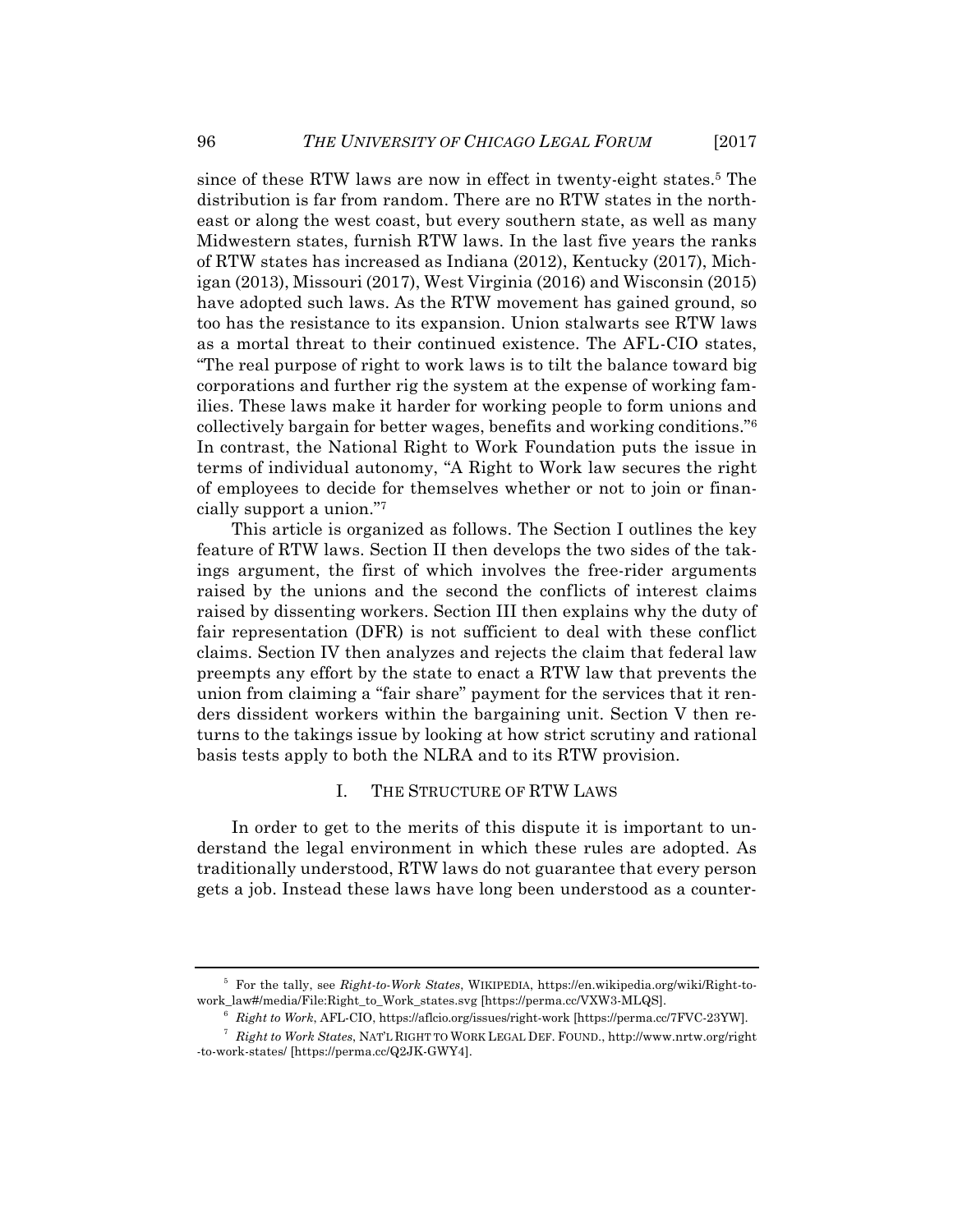weight to the risk of compulsory unionization otherwise created by statute under the National Labor Relations Act (NLRA),<sup>8</sup> whose 1935 incarnation in the Wagner Act was one of the decisive moments in the New Deal.9 That statute authorized a system of collective bargaining, in which any union that won a representation election became the exclusive bargaining agent for all the workers inside that bargaining unit, whether or not they voted for the union.<sup>10</sup>

Three manifestations of compulsory union-employee relationships subsequently emerged from this system. Under the original 1935 arrangement, the union could insist on a closed shop, under which all covered employees had to be union members in order to keep their jobs.<sup>11</sup> A variation on the closed shop is the union shop, which allows for the hiring of non-union workers, but only on condition that they agree to join the union within a certain period of time after employment, usually thirty or sixty days.12 A third variation on the workplace arrangement, which holds for public as well as for private unions, is the socalled agency shop. Under this arrangement, employees need not join the union, and hence are not subject to its dues and other membership requirements, but are required to pay the union an "in lieu" fee equal to union dues.13 Collectively, these three kinds of relationships are commonly called "union security" arrangements for the protection that they afford labor unions that have secured the right to represent workers in a particular bargaining unit. It is now settled that any payments under these bargaining units can only be directed toward core union operations dealing with the collective bargaining agreement, but do not cover political expenditures undertaken by the union, for which workers have the right to opt out.14 However, RTW laws have established a fourth union-employee relationship whereby it is possible to have an open shop arrangement, under which individual workers are neither members of

<sup>8</sup> 29 U.S.C. §§ 151–69 (2012). Section 157, as modified under the Taft-Hartley Act, touches all the bases when it allows for workers to join collectively or to opt of unions, except insofar as there are union security clauses. 29 U.S.C. § 157.

<sup>9</sup> For a straightforward account, see ROBERT A. GORMAN & MATTHEW W. FINKIN, BASIC TEXT ON LABOR LAW: UNIONIZATION AND COLLECTIVE BARGAINING 897–902 (2d ed. 2004), written before the current controversies arose.

 $^{10}$  29 U.S.C.  $\S$  157.

<sup>11</sup> 29 U.S.C. § 8(a)(3) (1947), *amended by* Labor Management Relations (Taft-Hartley) Act of 1947, 29 USC §§ 141–97 (2012).

<sup>12</sup> *See* GORMAN & FINKIN, *supra* note 9, at 900.

<sup>13</sup> *See id.*

 $^{14}\,$  Commc'ns Workers of Am. v. Beck, 487 U.S. 735, 762–63 (1988) (quoting Ellis v. Railway Clerks, 466 U.S. 435, 448 (1984)) (The current rule covers "only those fees and dues necessary to 'performing the duties of an exclusive representative of the employees in dealing with the employer on labor-management issues.'").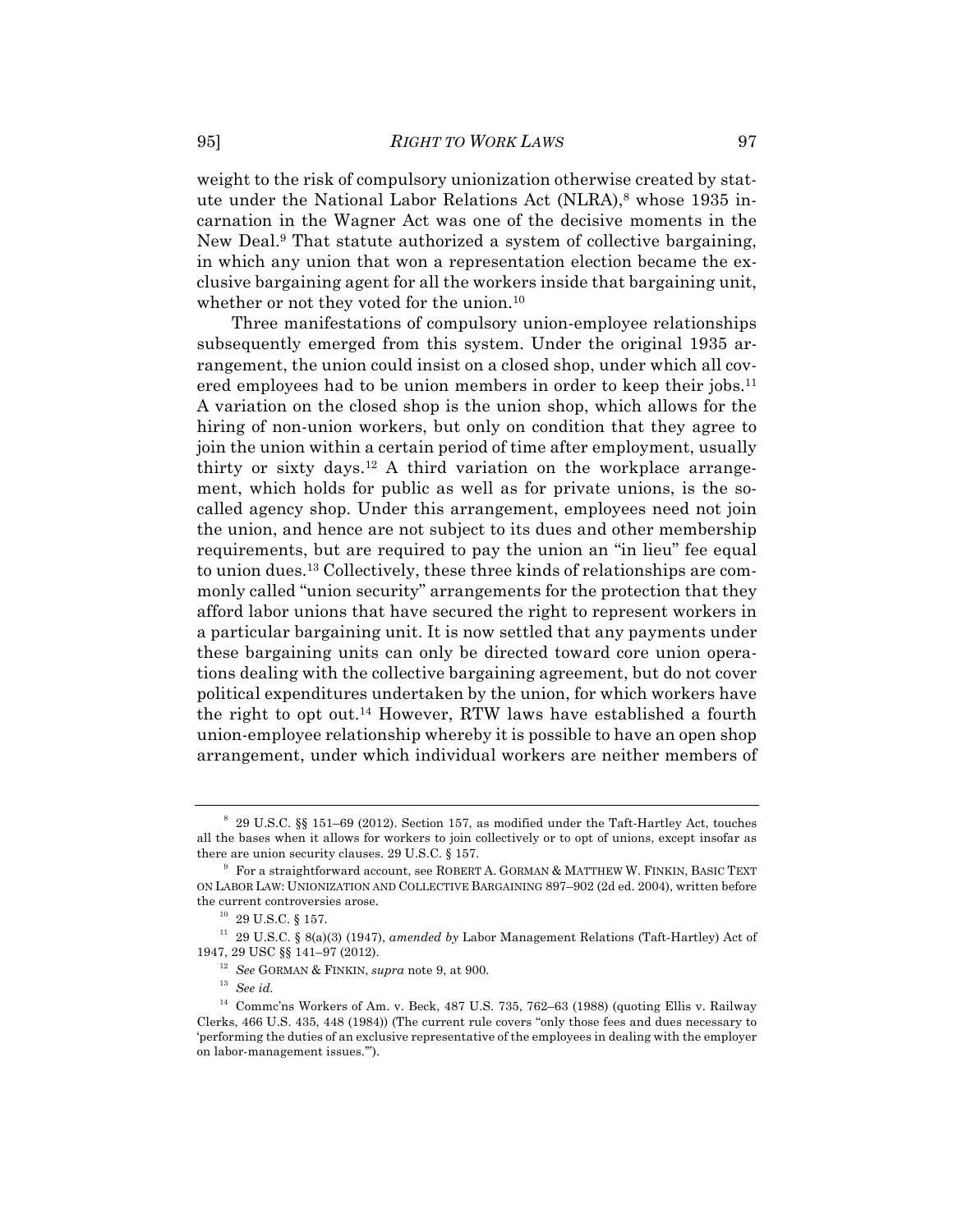the union nor required to pay dues. Yet nonetheless these nonmembers *both* benefit from and are bound by all the terms of the union agreement. It is the nature of this arrangement that has become the focus of contemporary controversy.

The 1947 Taft-Hartley Act profoundly altered the New Deal-era situation with the passage of Section 14(b), which created a large exception to the three originally recognized union security arrangements (closed shop, union shop, and agency shop) that were otherwise allowed for under section 8(a)(3). Section 14(b) reads: "Nothing in this Act shall be construed as authorizing the execution or application of agreements requiring membership in a labor organization as a condition of employment in any State or Territory in which such execution is prohibited by State or Territorial law."15 The effect of this provision, as stated in the standard hornbook on the subject by Professors Gorman and Finkin, is:

[T]o retreat from the all-embracing federal principles which characterize the Labor Act and to permit the states to enact right-to-work laws to invalidate *union security provisions* that are otherwise lawful under section 8(a)(3) provisos. The term "union security" embraces a number of different kinds of arrangements designed to bolster the membership and finances of [the] union. $16$ 

And, as Gorman and Finkin note, these union security arrangements include the closed, union, and agency shops, without differentiation.17 It is Taft-Hartley's Section 14(b) that opened the door to modern RTW laws.

## II. THE TAKINGS LAW DISPUTE: FREE RIDERS AND CONFLICTS OF INTEREST

The logic of this position was erroneously rejected, as noted above, in *Sweeney v. Pence*, <sup>18</sup> and *Machinists*. <sup>19</sup> The purpose of this paper is to offer a critique of both opinions. Both of these decisions held that the application of the RTW provisions violated the Takings Clause of Fifth Amendment to the United States Constitution, which provides, "nor

<sup>15</sup> 29 U.S.C. § 164(b).

<sup>16</sup> GORMAN & FINKIN, *supra* note 9, at 900 (emphasis added).

<sup>17</sup> *Id.*

 $^{18}\,$  767 F.3d 654 (7th Cir. 2014).

<sup>19</sup> *Machinists*, No. 2015CV000628, 2016 WL 8504732 (Wis. Cir. Ct. Apr. 8, 2016).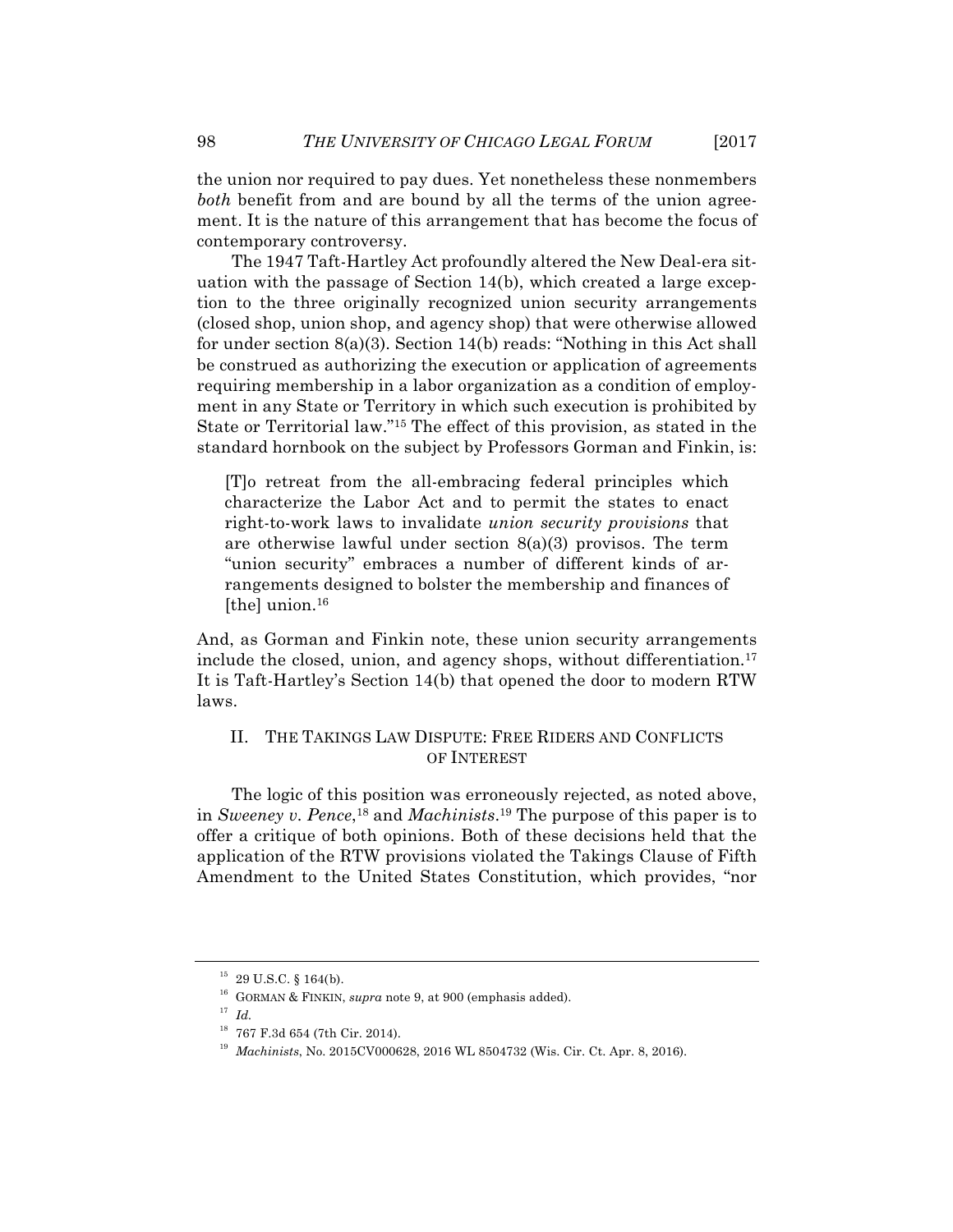shall private property be taken for public use, without just compensation."20 One basic claim made by the plaintiff unions was that RTW laws deprived them of the "in lieu" dues they were entitled to from nonmembers, while the unions were still required to provide services to these nonmembers. Thus, a taking allegedly had occurred. However, litigation under the Takings Clause is complicated because of the difficulty in choosing the level of scrutiny that courts bring to takings challenges. The basic distinction is that a per se takings rule, with strict scrutiny, is applied to the physical occupation by the government of property owned by any private property.21 But the far-lower threshold rational basis test is applied to laws that only impose restrictions on the use or disposition of private property.22 These two tests, both of which were originally developed in connection with real estate, have been carried over to other areas of the law, including labor relations, with at best mixed results.

In my view, the decisions of both the Seventh Circuit and Wisconsin Circuit Court are wrongheaded because the *consistent* application of either standard of judicial review can both uphold the constitutionality of the basic NLRA and strike down the RTW. Either both stand together under a rational basis test, or both fall under a *per se* taking rule. A high standard of judicial review knocks out (correctly in my view) the NLRA in its entirety including the subsidiary RTW provisions. Conversely, any lower standard of review that upholds the NLRA necessarily validates any permutation on the basic scheme, including the RTW accommodations to the NLRA that have been allowable since the enactment of Section 14(b).

As mentioned briefly before, the basic union claim is that RTW laws should be rejected because they create an intolerable free-rider situation under which workers who opt out of the union get all the benefits of union membership without having to pay for those benefits. In perhaps the most well-known articulation of this proposition, at least outside the context of union speech, Justice Scalia observed:

What is distinctive, however, about the "free riders" who are nonunion members of the union's own bargaining unit is that in some respects *they* are free riders whom the law *requires* the union to carry—indeed, requires the union to go *out of its way* to benefit, even at the expense of its other interests. In the context of bargaining, a union *must* seek to further the interests of its

 $20$  U.S. Const. V.

 $^{\rm 21}$  Loretto v. Teleprompter Manhattan CATV Corp., 458 U.S. 419 (1982).

 $22$  Penn Central Transp. Co. v. City of New York, 438 U.S. 104 (1978).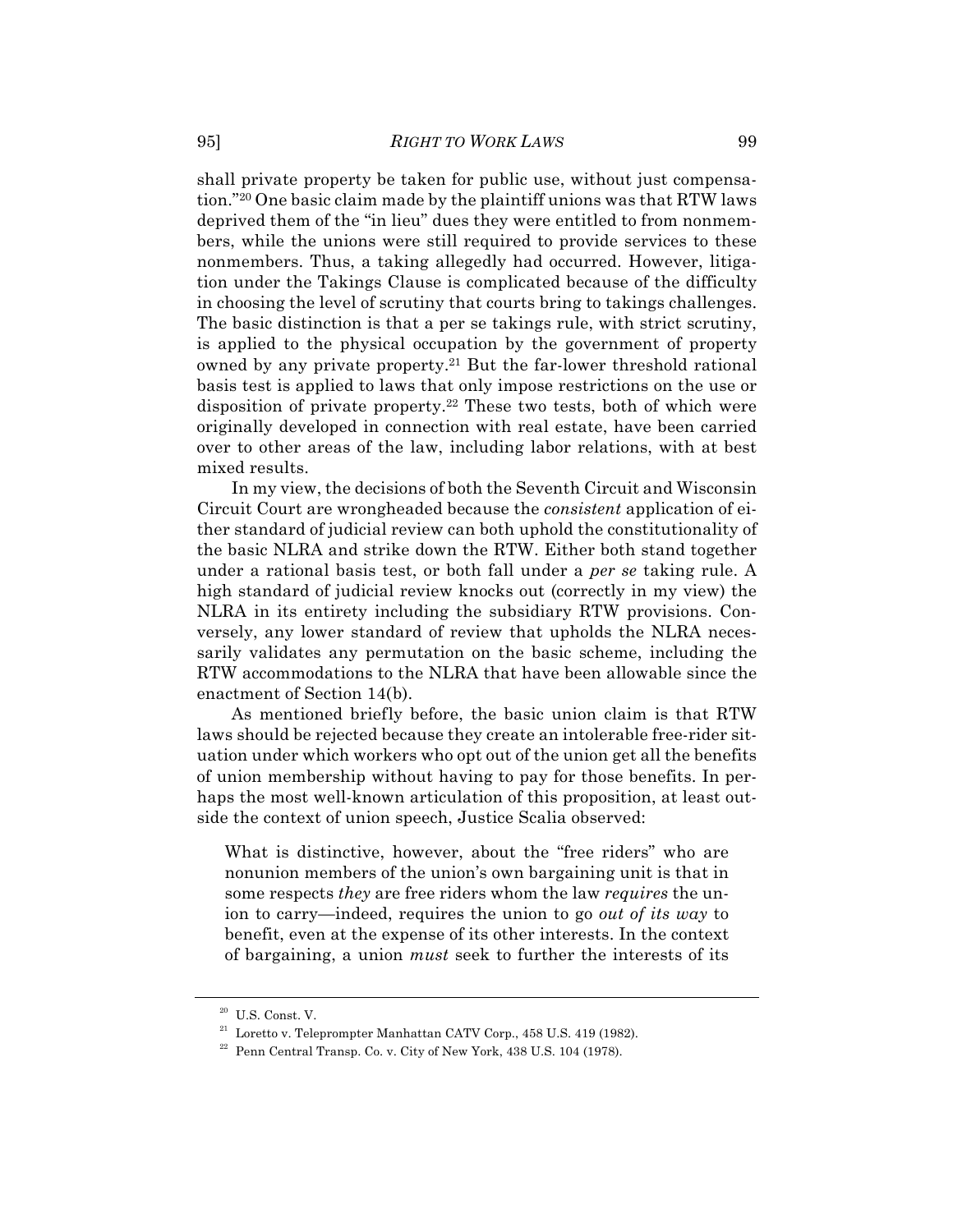nonmembers; it cannot, for example, negotiate particularly high wage increases for its members in exchange for accepting no increases for others. Thus, the free ridership (if it were left to be that) would be not incidental but calculated, not imposed by circumstances but mandated by government decree.<sup>23</sup>

Judge Foust in *Machinists* cites *Lehnert v. Ferris Faculty Associa* $tion<sup>24</sup>$  as consistent with its own conclusion that by virtue of RTW, "[a] free-rider problem is born—the ability of non-members to refuse to pay for services unions are compelled to provide by law."25 Judge Wood in *Sweeney* takes the same position: "If there is no way to compel the nonmember employee to pay the actual cost of the services the union is obligated to provide for him, a classic 'free-rider' problem arises."26 The argument is then strengthened by the claim that unions are bound by a duty of fair representation (DFR) to advocate for, and bear the costs of, their nonmembers, as well as themselves, in the collective bargaining negotiations and also to represent the nonmembers in grievance procedures. Given their role as the exclusive representative, unions are bound to "serve the interests of all members [of the bargaining unit] without hostility or discrimination toward any, to exercise its discretion with complete good faith and honesty, and to avoid arbitrary conduct."<sup>27</sup> In effect, this DFR protects the nonmembers against harmful union conduct and obligates, on Judge Wood's reading, the union to provide certain services.28 This is the false foundation on which the violation of the Takings Clause is subsequently presumed.

The attacks on the RTW laws offered in *Sweeney* and *Machinists*  are profoundly wrong in three relevant dimensions. The first is that neither decision correctly understands the economics of freeriding within the union context. The second is that, as Gorman and Finkin noted, Section 14(b) of the NLRA insulates dissident workers from all forms of union security agreements, including agency shops.29 The third is that the effort of both courts to apply a takings analysis to this case is badly misguided, regardless of whether the case is characterized as a

 $23$  Lehnert v. Ferris Faculty Ass'n, 500 U.S. 507, 556 (1991).

 $24$  500 U.S. 507 (1991).

<sup>25</sup> *Machinists*, No. 2015CV000628, 2016 WL 8504732, at \*6 (Wis. Cir. Ct. Apr. 8, 2016) (citing with approval Scalia's free-rider argument in *Lehnert)*.

<sup>&</sup>lt;sup>26</sup> Sweeney v. Pence, 767 F.3d 654, 673 (7th Cir. 2014) (Wood, J., dissenting).

<sup>27</sup> Vaca v. Sipes, 386 U.S. 171, 177 (1967) (*cited* in *Machinists*, 2016 WL 8504732, at \*4; *Sweeney*, 767 F.3d at 672).

<sup>28</sup> For critique of the argument, generally see the discussion of *Vaca infra*, Section I; *see also*  Richard A. Epstein, *Individual Control over Personal Grievances Under* Vaca v. Sipes*,* 77 YALE L.J. 559 (1968).

<sup>29</sup> GORMAN & FINKIN, *supra* note 9, at 900–01.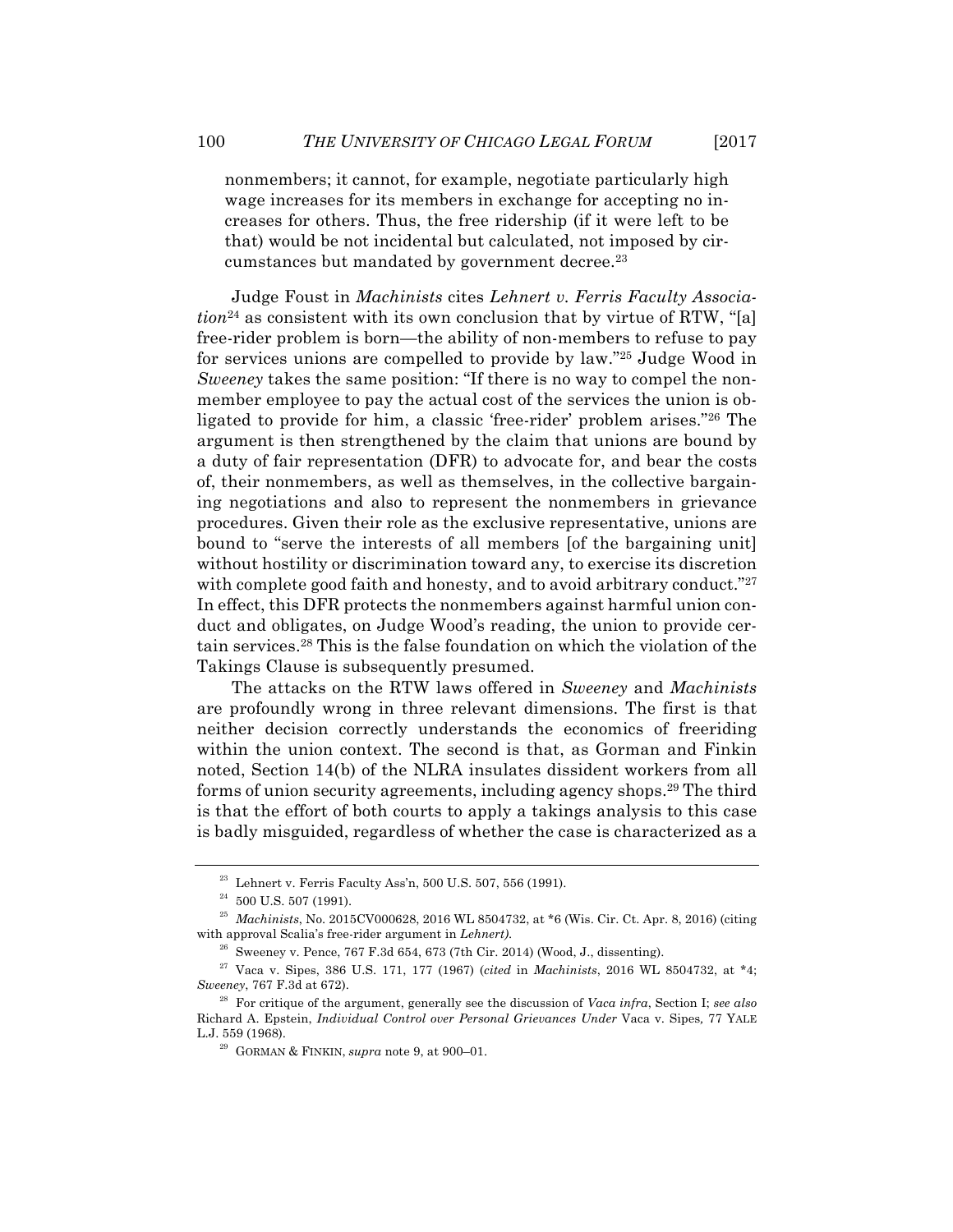taking of services, cash, or other forms of property. The brief explanation for this conclusion is that a takings analysis of RTW laws simply cannot presume the constitutionality of the NLRA, which in its current form could not survive a takings analysis under any heightened level of judicial scrutiny. The purpose of this critique is to explain why RTW laws are socially desirable, and why they should escape constitutional condemnation.

# III. THE DUTY OF FAIR REPRESENTATION DOES NOT ELIMINATE SERIOUS CONFLICTS OF INTEREST WITHIN THE UNION CONTEXT

The critique of RTW starts with the proposition that the DFR offers sufficient protection to dissident workers, whether or not union members. Such a presumption is the only manner in which to establish the relationship between unions and employees necessary to sustain the logic of the takings claim. A closer examination of the case law shows that this argument fails in all relevant circumstances, including the case of *Vaca v. Sipes*, <sup>30</sup> which I critiqued many years ago in my student note in the Yale Law Journal.31 The key objections to this reliance on the DFR are two-fold. First, the argument wrongly presumes that a union under the DFR is bound to represent union members during the grievance process. In fact, the statutory scheme only requires impartiality in the basic negotiation of the collective bargaining agreement, while leaving it to the workers themselves to handle their own grievances at their own expense. Second, at the negotiation stage, the DFR is unable to overcome the acute conflicts of interest among the many workers to whom it owes that duty.

#### A. Control of Individual Grievance under *Vaca v. Sipes*

In *Vaca,* the union refused to process the union member's grievance beyond the first four stages of the internal arbitration procedure.32 The plaintiff then sought to maintain a legal action on his own account, but the Court held that the union had acted fairly and impartially when it decided in good faith that it would not go forward with that grievance.<sup>33</sup>

The evident conflict of interest in such a case arises because the individual worker has all his eggs in a single basket, while the union has to deal with a broad class of cases and cannot devote all its re-

 $^{30}\,$  386 U.S. 171 (1967).

<sup>31</sup> Epstein, *supra* note 28.

<sup>32</sup> *Vaca*, 386 U.S. at 174–76.

<sup>33</sup> *Id*. at 195.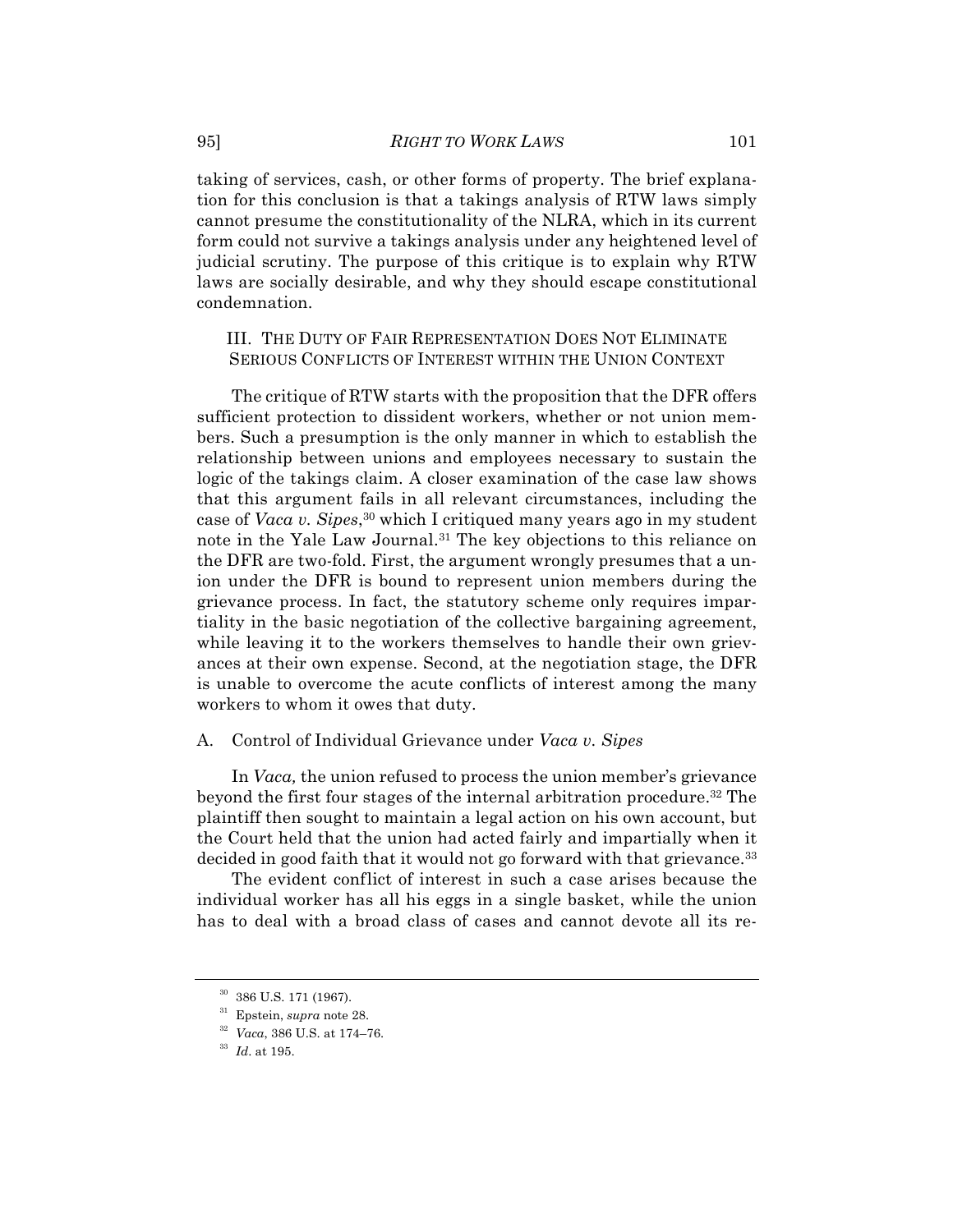sources to individual claims, especially ones it regards as suspect. Justice White acknowledged the conflict of interest when he wrote: "The collective bargaining system as encouraged by Congress and administered by the NLRB of necessity subordinates the interests of an individual employee to the collective interests of all employees in a bargaining unit."34 It is surely correct to say, therefore, that the union need not back this particular claim, or any other individual claim, in light of the evident conflict. It is, however, a very different proposition to insist that its good faith decision can block the individual's pursuit of his own claim, where he has a far greater interest. Indeed, the point was well recognized under the NLRA in Section  $9(a)$ ,<sup>35</sup> nowhere mentioned in *Vaca*. That key section sets out an explicit arrangement whereby the individual worker is entitled to press his own grievance consistent with the collective bargaining agreement. As an offset, the union is allowed to attend the grievance session to protect its own interest by seeing that the settlement does not go outside the boundaries of the underlying collective bargaining agreement, given the possible implications for other cases.36 It is for this reason why the union is allowed "to be present" at the proceeding, so it can present its views of the contract provisions.<sup>37</sup> But this last caveat does not wrest the control of the grievance from the worker, because to read it in this fashion nullifies the initial allocation of control in its entirety. The statutory process set out in Section  $9(a)$ offers a far superior accommodation of the relevant interests than a simple rule that lets the union take over, subject to an implicit obligation nowhere stated in Section  $9(a)$ . The fact that unions typically negotiate for such control is not consistent with the underlying structural safeguard. This statutory right is insulated from reversal by the collective bargaining agreement.

One consequence of following the statutory rule is that it undercuts the claim made by Judge Wood in *Sweeney* that the union is somehow entitled to receive compensation because the DFR sometimes requires

<sup>34</sup> *Id.* at 182 (citing J.I. Case Co. v. NLRB, 312 U.S. 332 (1944)).

<sup>35</sup> 29 U.S.C. § 159.

<sup>36</sup> 29 U.S.C. § 159(a) ("Exclusive representatives; employees' adjustment of grievances directly with employer—Representatives designated or selected for the purposes of collective bargaining by the majority of the employees in a unit appropriate for such purposes, shall be the exclusive representatives of all the employees in such unit for the purposes of collective bargaining in respect to rates of pay, wages, hours of employment, or other conditions of employment: *Provided*, That any individual employee or a group of employees shall have the right at any time to present grievances to their employer and to have such grievances adjusted, without the intervention of the bargaining representative, as long as the adjustment is not inconsistent with the terms of a collective-bargaining contract or agreement then in effect: *Provided* further, That the bargaining representative has been given opportunity to be present at such adjustment.").

<sup>37</sup> *Id.*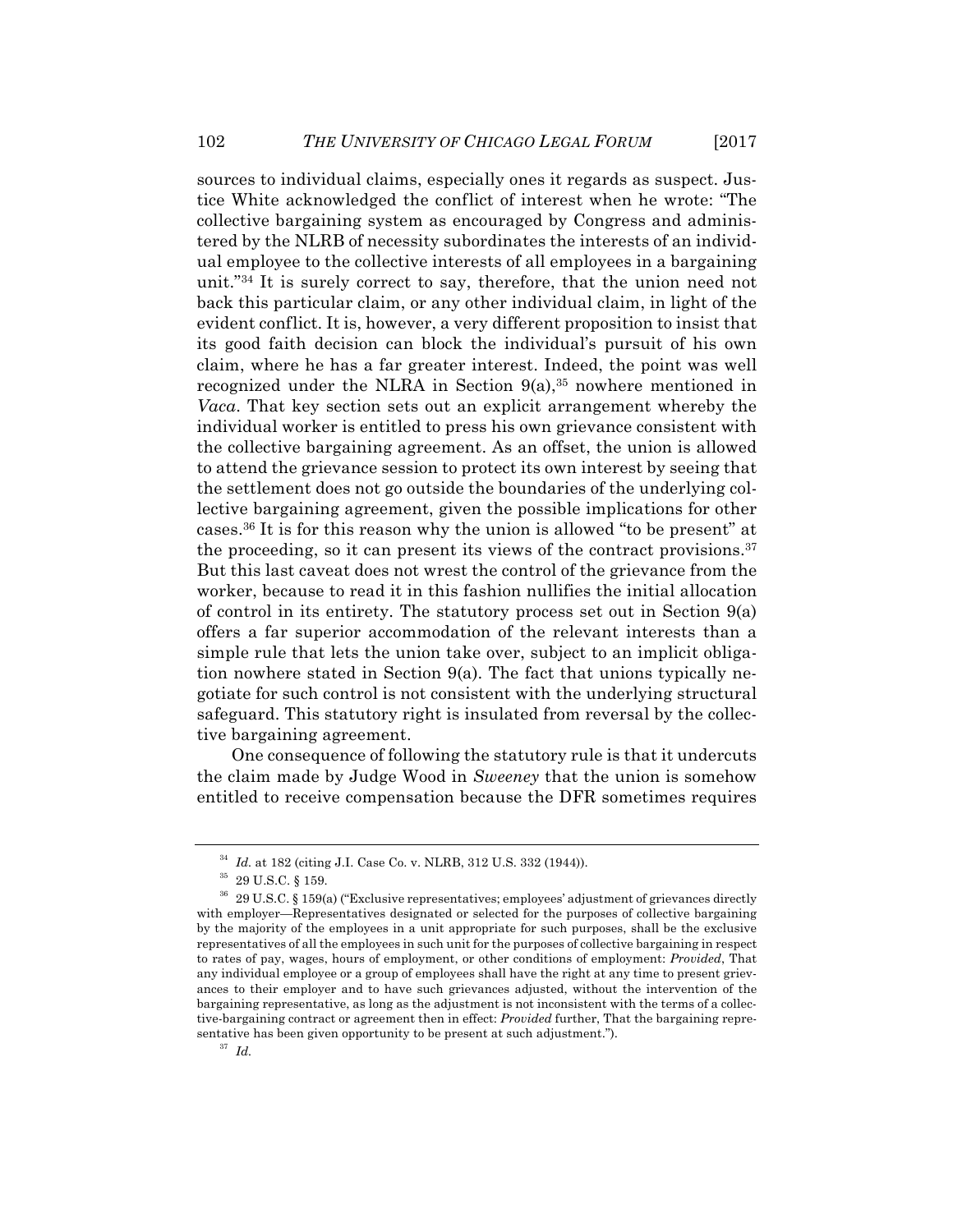the union to bear the costs of presenting the grievance to the employer for which it receives no compensation at all. But if the correct arrangement of Section 9(a) were followed, the worker would have to bear that cost by himself unless he made some arrangement to purchase insurance, whether from the union or a third party, to cover those expenses. Simply stated, union compensation is not a right in every circumstance, and as such cannot possibly provide the basis for the validation of the takings claim. Indeed, the statutory rule here is no different from one that requires each party to bear his own cost in litigation. It is also the case that the worker can, of course, enter individually into any agreement that cedes the union total control over the case. But what cannot be done is for the union to *force* this result as part of the collective bargaining agreement. Section 9(a), passed as part of Taft-Hartley, was intended to provide worker protection against the union, not to render the employee subservient to it. Hence once the correct rule is used in *Vaca*, any case for requiring the state to compensate the union for its loss of dues under the Takings Clause falls apart, given that the union has no statutory duty to process and pay for the grievance.

#### B. DFR in Negotiation

Even if the DFR has no proper place at the grievance stage, it does, however, have a role to play at the contract negotiation stage where no single worker has a disproportionate stake in the outcome. But it is nonetheless fair to ask whether the DFR offers adequate protection for dissenting workers at the negotiation stage. Unfortunately, the DFR is not up to the task. It is at best a blunt instrument that cannot, even with the most conscientious union, paper over internal disputes within a firm. Nor when unions act in bad faith is it strong enough to protect the local minority from the majority faction.

In 1944, the DFR was created judicially in *Steele v. Louisville & Nashville Railroad Co.*, <sup>38</sup> which arose under the Railway Labor Act of 192639 to deal with a manifest case of union bad faith. Prior to the 1926 Act, black and white railway workers were in separate unions. The law required the appointment of a single union to represent all workers, which meant in practice that white workers dominated the union and systematically relegated the minority workers to inferior positions—an arrangement present on all major railroads.40 The evident injustice prompted the Supreme Court to invent the DFR to redress the balance.

<sup>38</sup> 323 U.S. 192 (1944).

<sup>39</sup> 45 U.S.C. §§151–65 (2012).

 $40$  Steele v. Louisville & Nashville Railroad Co., 323 U.S. 192, 195–96 (1944).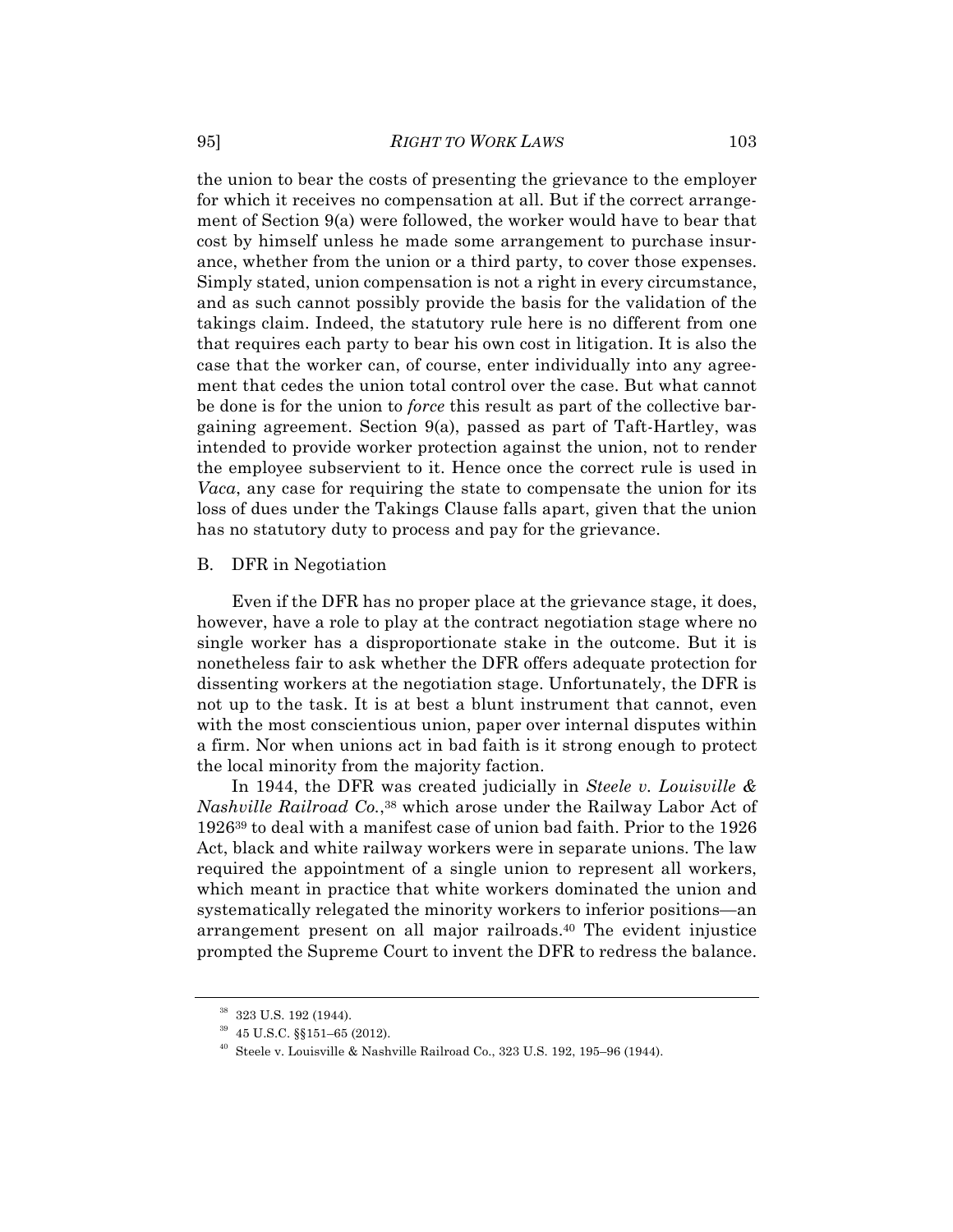But in truth, the situation for the minority workers grew far worse, because they always had to battle a hostile leadership. Indeed, thirteen years later, the famous civil procedure case *Conley v. Gibson*<sup>41</sup> showed how little progress minority workers had made in disputes of this sort since *Steele*. A separate union with its own leadership would have offered these workers far greater protection.

The situation does not resolve itself when matters of racial prejudice are put to one side. Even under ideal conditions, conscientious unions have to make all sorts of decisions that impact all members, and which can disproportionately affect differently situated individuals. Do they make aggressive demands in collective bargaining negotiations, or do they settle for less in order to achieve greater certainty? Or what should be done when two firms merge so that it becomes necessary to integrate the seniority lists for the two plants: is the advantage given to the incumbent workers at the surviving plant, or are the two lists dovetailed? In *Humphrey v. Moore*, <sup>42</sup> the Court rightly held that any integration of the two lists would necessarily prejudice some workers no matter which way it was decided.43 A union cannot be subject to a damned-if-you-do, damned-if-you-don't legal regime in every case where it has to make hard choices, and hence the Court insulated the union from the charge that it breached its duty.

The DFR is similar to the norm that governs in corporate contexts under the business judgment rule. That rule typically requires directors and officers of the corporation to act reasonably and in good faith for their shareholders.44 The raison d'être of the rule is that no one will take on these duties if they can be held liable when their responsible choices go wrong, but must then stand aside when the shareholders reap the benefits of all successful decisions. The insulation from liability for decisions made through fair processes and with honest judgment is a pillar of the corporate law, and it is only displaced by the "fair value" rule in those instances where a conflict of interest puts these officials on both sides of a given transaction. At that point, they are required to show that their deal is entirely fair to the shareholders as a class.

A variation on this rule is at stake in cases like *Vaca*, but with two key differences.45 In the business context, shareholders in any public

 $41$  355 U.S. 41 (1957).

 $^{42}\,$  375 U.S. 335 (1964).

<sup>43</sup> *Id.* at 348–50 (1964).

 $^{44}$  For an early case, see Otis & Co. v. Pennsylvania R. Co., 61 F. Supp. 905, 911 (E.D. Pa. 1945) ("[M]istakes or errors in the exercise of honest business judgment do not subject the officers and directors to liability for negligence in the discharge of their appointed duties.").

<sup>45</sup> See Richard A. Epstein, *Redistribution Within Collective Organizations: What Corporations, Condominiums and Unions Tell Us about the Proper Use of Government Power*, 8 N.Y.U. J.L. &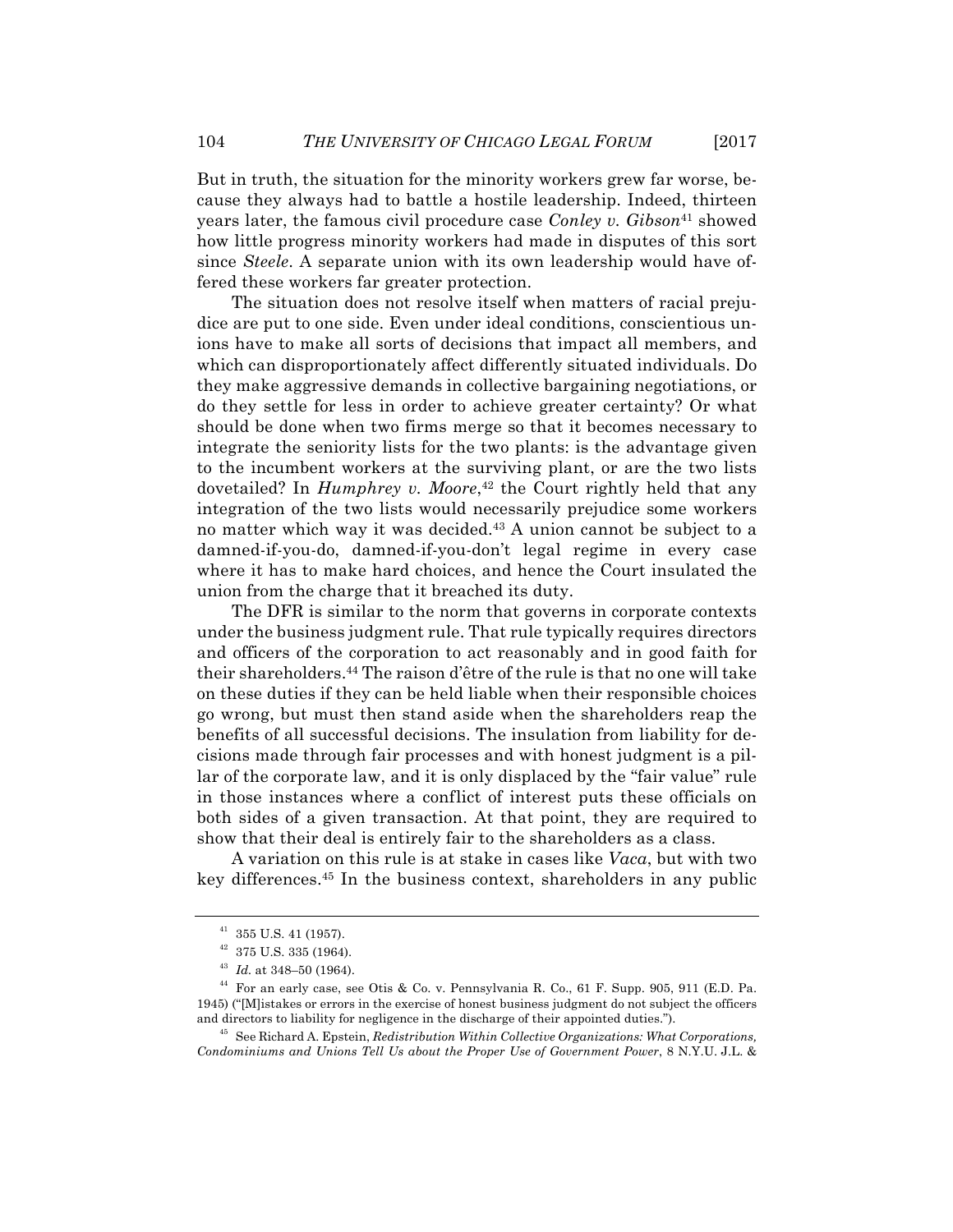corporation can diversify their holdings in a way in which individual employees cannot.46 In addition, shareholders of public corporations who dislike the corporate position can sell their shares in a ready market.<sup>47</sup> But individual workers, often with accumulated seniority and entrenched interests, must incur huge losses if they decide to resign from the firm, given that they cannot sell their union position to anyone else. The point here is not to say that *Humphrey* was wrongly decided under the law. It was not. It is only to insist that, even when correctly applied, the DFR offers far weaker protection to minority workers than the conventional accounting presupposes. Even if these workers are allowed to not pay dues, there is no way that they can repudiate the union representation in order to strike their own deal, or to reject individually deals that they do not prefer. Still others who support the union are leery about taking a passive stance on negotiations lest the terms negotiated for the group be less suitable for them than those that they might have able to obtain when they participate inside the union. Thus, even though some workers surely think of themselves as free-riders, many, even if only a minority, of these dissident workers will not regard themselves as free-riders, given that they would prefer to remain outside the union even if they had to contribute zero dollars to its support.

Judge Wood in *Sweeney* shows her awareness of many of these difficulties when she writes that there is nothing "inevitable" about the current structure of American labor law, which could be reconfigured to give minority workers additional rights.48 But she adds: "to repeat, that is not the system that the United States has adopted."49 She also makes a political analogy when she notes: "This is hardly an unfamiliar arrangement in a democracy. Even after the most hotly contested presidential election, the person who is declared the winner becomes the President for all citizens, not just those who voted for him or her."50

This analogy to political governance breaks down at the most fundamental level. The reason we have elections for presidents is that government must possess a monopoly of force within the nation in order to provide peace and order and other collective goods. There is no individual exit option, as there is in voluntary markets, where the repeal of the NLRA results in clear movement to competition, which provides stabilized state protection of private property and contractual relations. It

LIBERTY 280, 308–10 (2014), for relevant discussion.

<sup>46</sup> Epstein, *supra note* 45, at 284–85, 287, 297.

<sup>47</sup> *See generally*, Epstein, *supra note* 45, § I.

<sup>48</sup> Sweeney v. Pence, 767 F.3d 654, 672 (7th Cir. 2014) (Wood, J., dissenting).

<sup>49</sup> *Id.*

 $\,$   $50$   $\,$   $Id.$  at 671–72.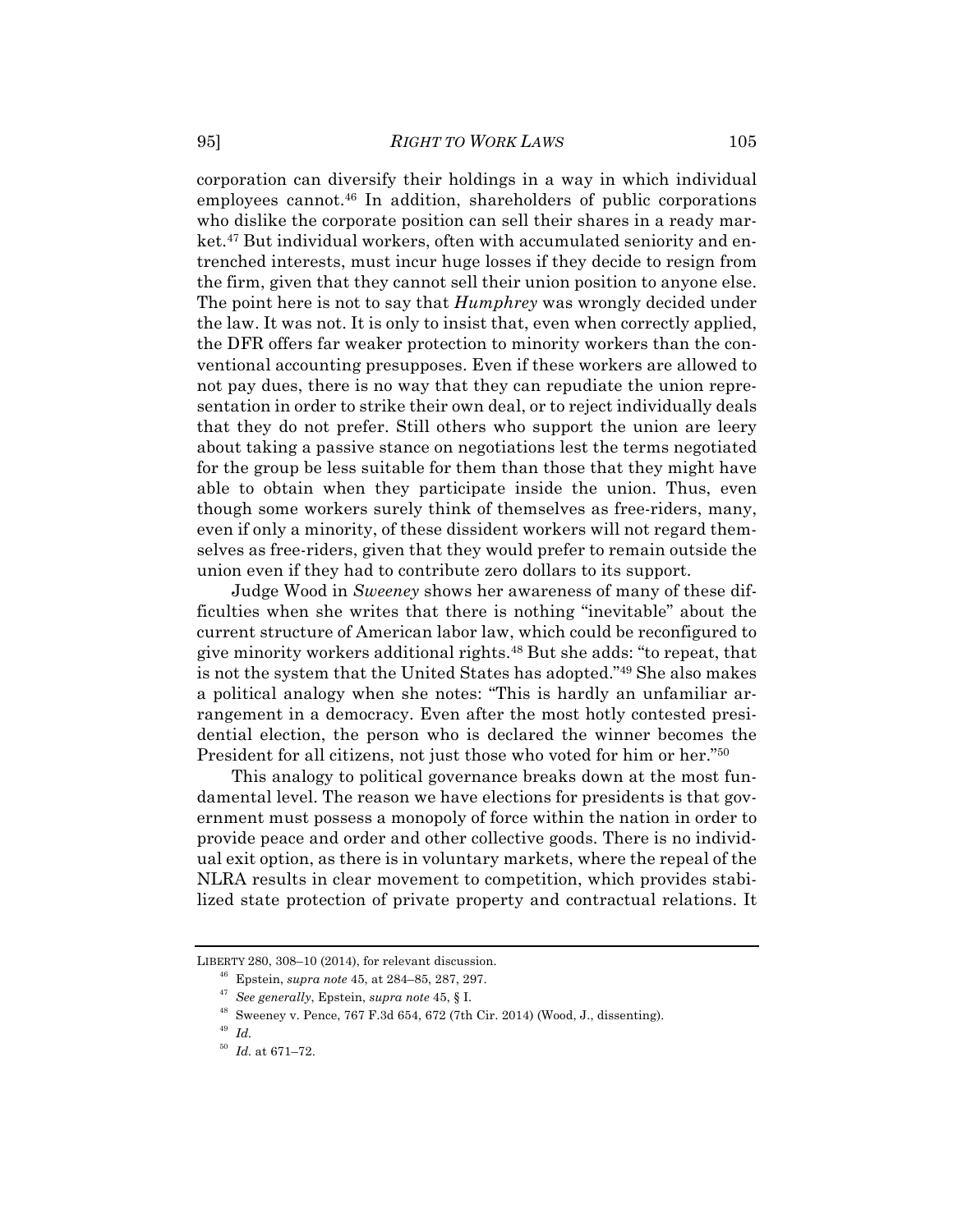is, however, a mistake to trivialize the collective action problem by assuming the sole function of government is to overcome free-rider and hold-out problems that pose obstacles to collective life, which could be overcome by a tax on all that leaves each person better off than before.51

That collective action model only works where goods are homogenous and equally valued by all alike—an assumption that does not even hold with respect to the provision of street lights: any given light may disturb the sleep of nearby residents even as it provides needed illumination to passers-by. It certainly does not hold for the great questions of war and peace, where, after the deliberation, the dissenters are bound, even if they are by no stretch of the imagination free-riders on the expenditure of others. But given that exit is possible in labor markets, why tolerate this easily avoidable mass dissatisfaction? Union supporters will say it is because they need economic strength to secure their interests. But that claim is no better than the claim of industry moguls who need protection of legally enforceable cartels in order to secure maximum benefit from their operations. The early labor law refused to recognize any such special privilege. *Loewe v. Lawlor*<sup>52</sup> subjected unions to the full force of the antitrust law, only to see that decision overruled by Section 6 of the Clayton Act,<sup>53</sup> which exempted unions from its provisions, and thus set in motion a set of special privileges ultimately embodied in the NLRA. Thus, any justification for binding dissenters in governmental contexts does not carry over to dissenting employees in labor markets.

The RTW laws do not create complete exit rights for dissenting workers because they cannot escape union representation even if they need not pay dues. But the competitive pressure created under RTW laws has a generally positive effect on union operations. Two amicus curiae briefs written in *Friedrichs v. California Teachers Ass'n*,54 which dealt with First Amendment issues outside the scope of this essay, illustrate the point.55 Once unions are faced with the possibility of defec-

<sup>&</sup>lt;sup>51</sup> For this model, see MANCUR OLSON, THE LOGIC OF COLLECTIVE ACTION (1965).

 $52$  208 U.S. 274 (1908).

<sup>53</sup> Clayton Antitrust Act of 1914, 15 U.S.C. § 17 (2012) ("The labor of a human being is not a commodity or article of commerce. Nothing contained in the antitrust laws shall be construed to forbid the existence and operation of labor, agricultural, or horticultural organizations, instituted for the purposes of mutual help, and not having capital stock or conducted for profit, or to forbid or restrain individual members of such organizations from lawfully carrying out the legitimate objects thereof; nor shall such organizations, or the members thereof, be held or construed to be illegal combinations or conspiracies in restraint of trade, under the antitrust laws.").

<sup>54</sup> 136 S.Ct. 1083 (2016).

<sup>55</sup> Brief for the Buckeye Institute for Public Policy Solutions as Amicus Curiae in Support of Petitioners, Friedrichs v. CA Teachers Assoc., 136 S.Ct. 1083 (2016) (No. 14-915), 2015 WL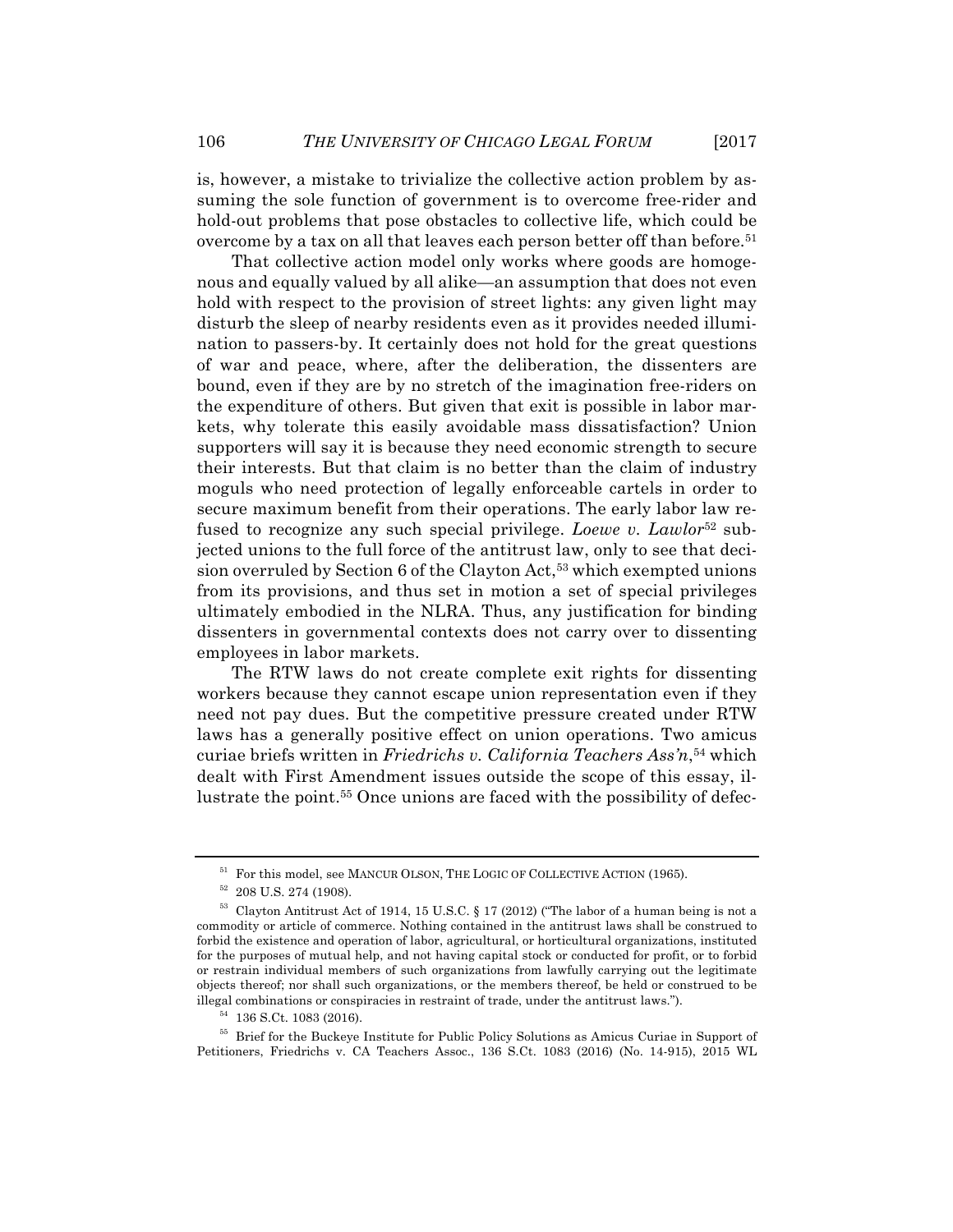tion, they will take steps to counter those losses by becoming more responsive to the interests of actual and potential members. The salaries for union officials go down, as do dues, on the order of ten percent, which means a better deal for union members, leading to a reduction in membership losses. Union members are still worse off than before the adoption of RTW laws, but the conflict of interest between unions and workers, which is hidden by the current rhetoric, is more readily resolved by market effects. No union membership is perfectly homogenous. The DFR thus cannot simultaneously protect two classes of workers: those who would rather negotiate without the union, and those who lose from a collective bargaining interest that prefers some other faction to their own.

#### IV. MEMBERSHIP REQUIREMENTS UNDER SECTION 14(B)

In *Sweeney*, the union made the claim that the RTW law in the case fell outside the scope of Section 14(b) because it called for a total elimination of all dues, and therefore did not allow the union to recover from these workers their "fair share" of the costs of collective bargaining, a point Judge Wood accepts in her dissent.56 Initially, the point seems odd because there is no reference in either the statute or the legislative history to a fair share regime, nor any indication of just how that fair share might be calculated. Indeed, the key cases on which Judge Wood relies to deal with this matter point quite clearly in the opposite direction.

The initial statement of the problem is found in *Retail Clerks v. Schermerhorn*, <sup>57</sup> as follows:

At the very least, the agreements requiring "membership" in a labor union which are expressly permitted by the proviso are the same "membership" agreements expressly placed within the reach of state law by § 14(b). It follows that the *General Motors* case58 rules this one, for we there held that the "agency shop" arrangement involved here—which imposes on employees the only membership obligation enforceable under  $\S$  8(a)(3) by discharge, namely, the obligation to pay initiation fees and regular dues—is the "practical equivalent" of an "agreement requiring

<sup>5317008;</sup> Brief for the Mackinac Center for Public Policy as Amicus Curiae in Support of Petitioners, Friedrichs v. CA Teachers Assoc., 136 S.Ct. 1083 (2016) (No. 14-915), 2015 WL 5461532.

<sup>56</sup> Sweeney v. Pence, 767 F.3d 654, 660 (7th Cir. 2014) (Wood, J., dissenting).

<sup>57</sup> 373 U.S. 746 (1963) (*Retail Clerks I*).

<sup>58</sup> NLRB v. General Motors, 373 U.S. 743 (1963).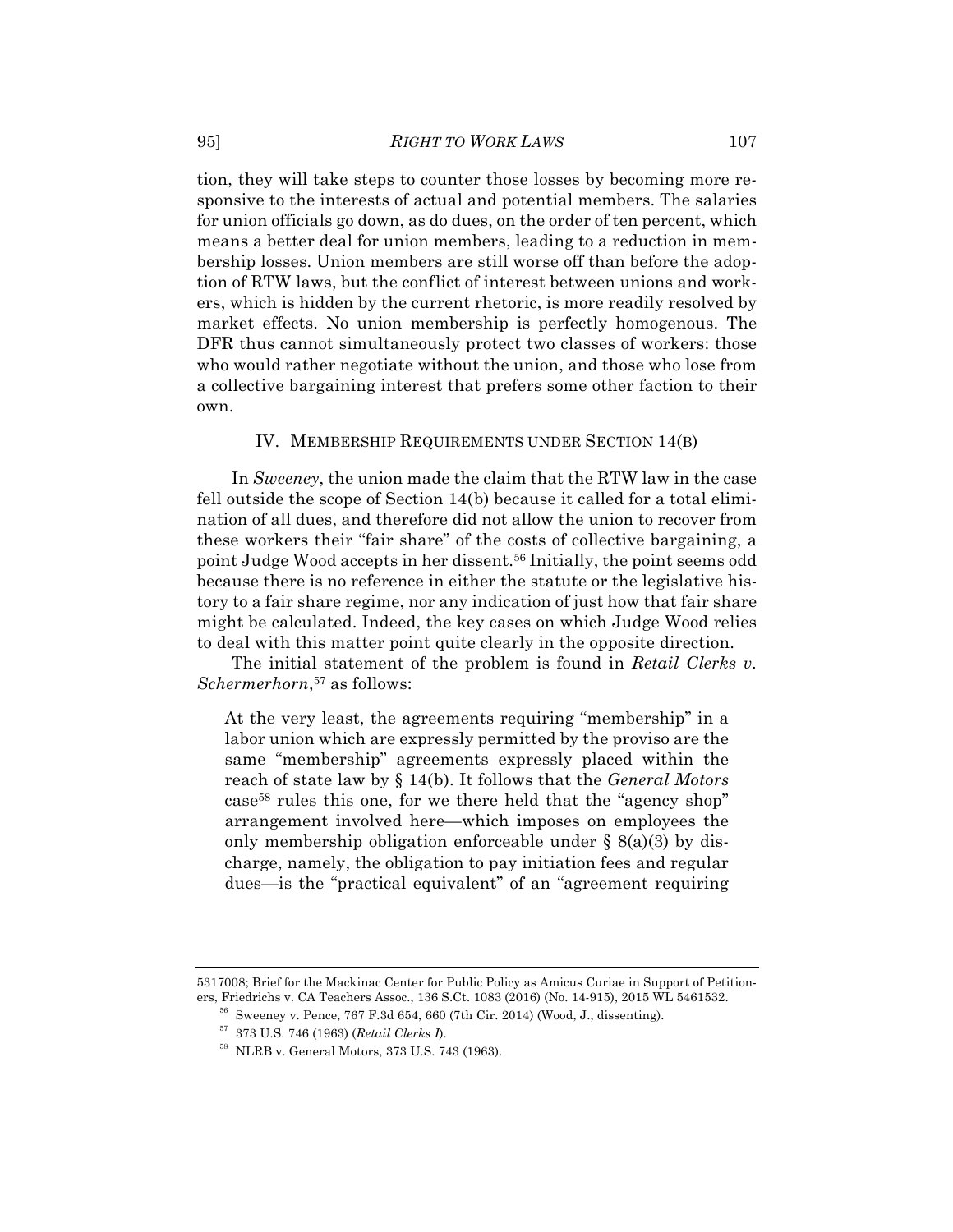membership in a labor organization as a condition of employment." Whatever may be the status of less stringent union-security arrangements, the agency shop is within  $\S 14(b)$ .<sup>59</sup>

The position was reiterated in *Retail Clerks v. Schermerhorn*, 60 where Justice Douglas was, if anything, even more emphatic, when noting that "even if the union-security agreement clears all federal hurdles, the States by reason of  $\S 14(b)$  have the final say and may outlaw it."<sup>61</sup> In the face of this stern language, Judge Wood claims the only impact of these decisions was to allow states to outlaw a requirement of full payment of union dues, but to leave open the payment of lesser amounts under the fair-share obligation.62 But that point is surely wrong. In *Retail Clerks I*, the RTW clause in question exempted from dues contributions issued toward political activities that were covered in the earlier *General Motors* case.63 The case law takes the view that all types of agency clauses are governed by the same rule. Thus, in *International Union v. NLRB*,<sup>64</sup> the D.C. Circuit wrote as follows:

The Union's "representation fee" is a "less stringent union-security arrangement" than the fee in [*Retail Clerks I*] because it is not set to equal union dues. The representation fee thus escapes [*Retail Clerks I*'s] holding, but not its rationale as restated in recent dicta: "Section 14(b) simply mirrors that part of  $\S$  8(a)(3) which focuses on post-hiring conditions of employment."65

Judge Wood tries to deflect this uniform line of case law by accusing the majority of double think for "its decision to assign the status of statutory 'members' to nonmembers of the union,"66 which sounds like a contradiction until it is understood against the paramount need to ensure that judicial interpretation does not negate the statute by allowing a union to insist on its practical equivalent, namely by collecting dues from nonmembers. The effort to use this form of anti-circumvention norm is par for the course in all areas of interpretation, in order to make sure that close substitutes do not have disjointed treatment from

<sup>59</sup> *Retail Clerks I*, 373 U.S. at 751–52.

<sup>60</sup> 375 U.S. 96 (1963) (*Retail Clerks II*).

 $^{61}\,$   $Id.\,$  at 102–03.

<sup>62</sup> *Sweeney*, 766 F.3d at 676.

<sup>63</sup> *Retail Clerks I*, 373 U.S. at 751–52.

<sup>64</sup> 675 F.2d 1257 (D.C. Cir. 1982).

<sup>65</sup> Int'l Union v. NLRB, 675 F.2d 1257, 1261–62 (citing Oil, Chem. & Atomic Workers Int'l Union v. Mobil Oil Corp*.*, 426 U.S. 407, 417 (1976)).

<sup>66</sup> *Sweeney*, 767 F.3d at 675 (citing NLRB v. General Motors, 373 U.S. 734, 742 (1963)).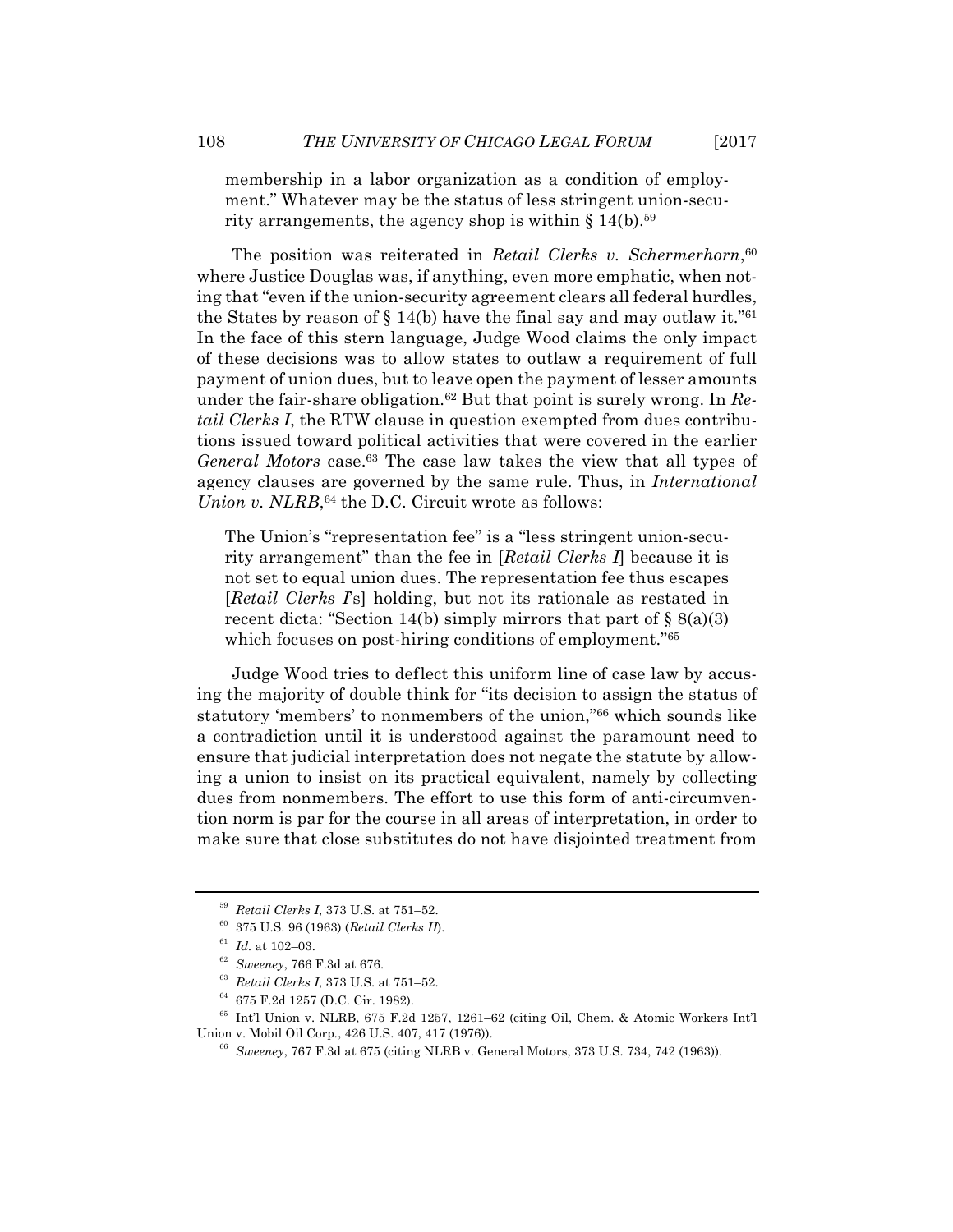those activities that fall within the statute.<sup>67</sup> The standard definition of a union security agreement is intended to preserve that functional equivalence.

To be sure, it does not follow that the reach of Section 14(b) is unlimited. In *NLRB v. Houston Chapter, Associated General Contractors of America, Inc.*,68 the Fifth Circuit held that nothing in Section 14(b) prohibited a clause that required a nondiscriminatory hiring hall in the construction industry.69 "[T]he long and the short of this matter is that § 14(b) contemplates only those forms of union security which are the practical equivalent of compulsory unionism."70 There is not the slightest suggestion that this case even questioned the broad reach of Section 14(b). Nor is there any reason to think that some dues reduction destroys the "practical equivalen[ce]" and the various fees. The initial statement of Gorman and Finkin has to be correct because Section 14(b) allows the state to knock out all forms of agency shop arrangement in their entirety.71 But that section does not allow the individual workers to repudiate union representation so long as they remain in the bargaining unit.

# V. A MULTI-LAYERED TAKINGS ANALYSIS: STRICT SCRUTINY VERSUS RATIONAL BASIS

Once it is held that Section 14(b) does not preempt the ability of the state to outlaw all forms of the agency shop, the question arises whether that Section can be challenged under the Takings Clause of the Fifth Amendment. As the matter was teed up, the only question before the court in *Sweeney* and *Machinists* was whether the states can use their RTW laws to extricate nonmembers from dues without paying the union a sum equal to the dues lost from their membership. The implicit theory is that the union has either a property right or some investmentbacked expectation in the continued receipt of the dues that were "taken" by the state once the RTW statute is put into play. In both

 $67$  For a relatively long discussion of the point, see RICHARD A. EPSTEIN, THE CLASSICAL LIBERAL CONSTITUTION: THE UNCERTAIN QUEST FOR LIMITED GOVERNMENT Ch. 3 (2014).

<sup>68</sup> 349 F.2d 449 (5th Cir. 1965).

<sup>&</sup>lt;sup>69</sup> A hiring hall is organized by unions to place their members in different jobs. These are needed in industries like construction and stevedoring where work is often done under a daily and short-term basis, so that no given worker is paired with a single employer throughout the term of the master agreement that usually covers multiple employers. *See, e.g.*, *NLRB Hiring Halls*, NAT'L LAB. REL. BOARD, https://www.nlrb.gov/rights-we-protect/whats-law/employees/i-am-representedunion/hiring-halls [https://perma.cc/Z3A2-64V8].

<sup>70</sup> NLRB. v. Houston Chap. Ass'n Gen'l Con., 349 F.2d 449, 453 (5th Cir. 1965), *cert. denied*, 382 U.S. 1026 (1966) (citing NLRB. v. General Motors Corp., 373 U.S. 734 (1963); *Retail Clerks I*, 373 U.S. 746 (1963)).

<sup>71</sup> *See* GORMAN & FINKIN, *supra* note 9, and accompanying text.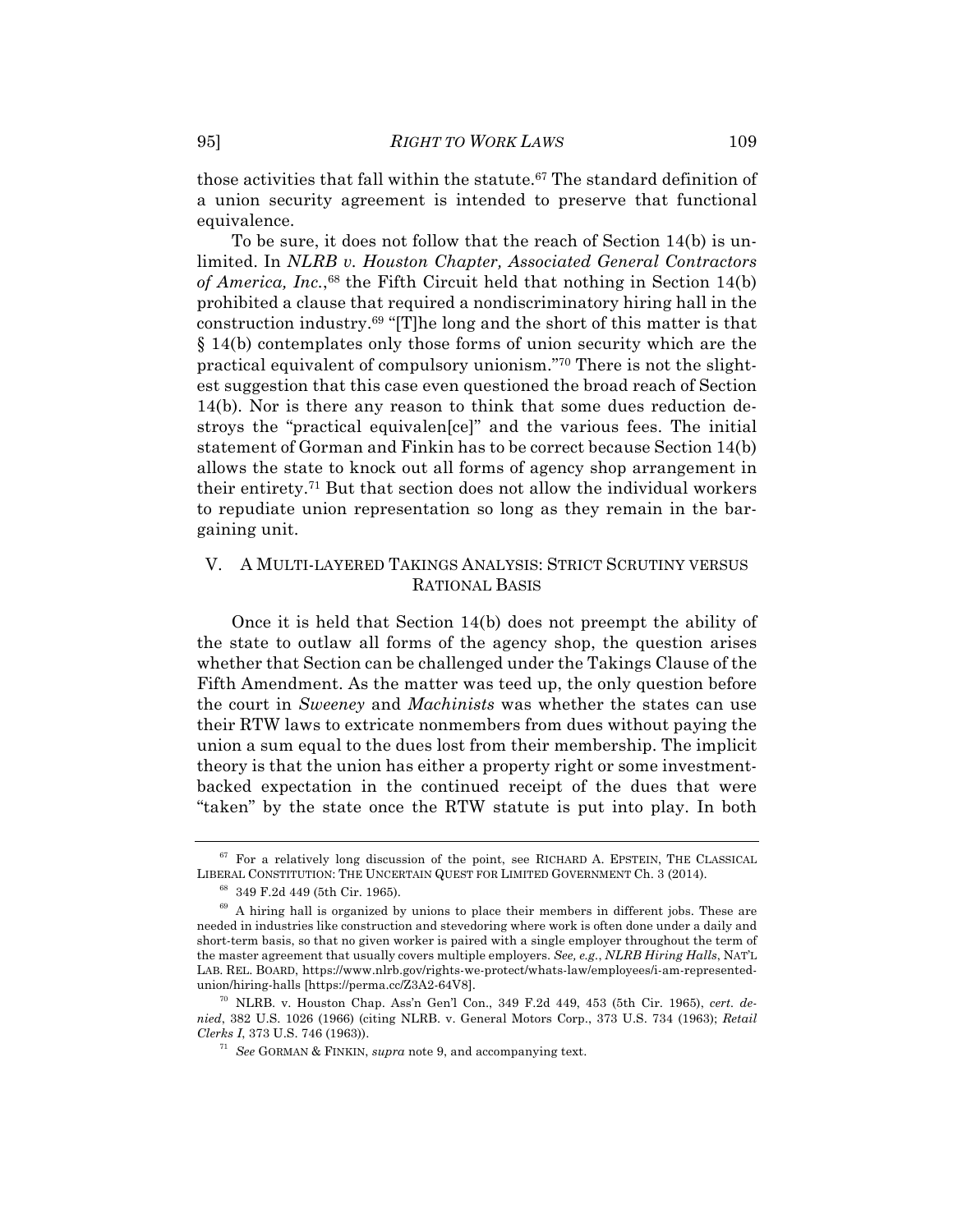Judge Wood's *Sweeney* dissent, and Judge Foust's *Machinists* opinion that follows it on most particulars, the key cases are federal constitutional cases in support of the proposition that just compensation is needed before the union loses any advantage conferred upon it by the NLRA.72 On this view, it would seem that even Congress could not amend the NLRA to impose, at the federal level, a RTW law similar to that adopted in Indiana and Wisconsin.

Analytically, there is no reason why the rational basis analysis that sustained the basic NLRA statutory scheme would require a different result if Congress decided to move the balance a bit closer to management's side of the ledger rather than labor's side. Once the federalism overtones are removed from the debate, adding the RTW principle into the NLRA is just one of a number of permissible statutory options open to Congress. It is therefore a mistake to argue that the adoption of RTW necessarily creates a one-way ratchet, so that once that option is put into place, it cannot be taken out. It cannot be the case that even though Congress has no constitutional duty to pass a collective bargaining statute, it must give a union just compensation from the federal government for the cost of running its operations for the benefit of dissident workers, when it has already conferred upon them enormous monopoly power.

Indeed, to take this position raises issues never broached on the passage of Taft-Hartley, for, if adopted, a constitutional gloss on RTW laws *strengthens* the union position relative to a statute that contains no such RTW option. Under Judge Wood's proposed regime, the union should now be quite happy to encourage defections by disgruntled workers because it recoups all the lost revenue from the state or federal government, as the case may be. Hence it gets to rule with an iron hand because the dissidents now have no say in the governance structure of the union. It is inconceivable that either the federal government or the states would write this kind of blank check, so that the proposal in practice spells the end of RTW laws in all forms.

In light of these considerations, one should pause long and hard before reaching the conclusion that the elaborate political compromise which led to the passage of the NLRA is now constitutionally mandated by the Takings Clause. Nonetheless, ironically, just that view has been attributed to me by Heather Whitney, who in writing about just compensation issues set up the problem as follows:

<sup>72</sup> Sweeney v. Pence, 767 F.3d 654, 671–85 (7th Cir. 2014) (Wood, J., dissenting); *Machinists*, No. 2015CV000628, 2016 WL 8504732 (Wis. Cir. Ct. Apr. 8, 2016).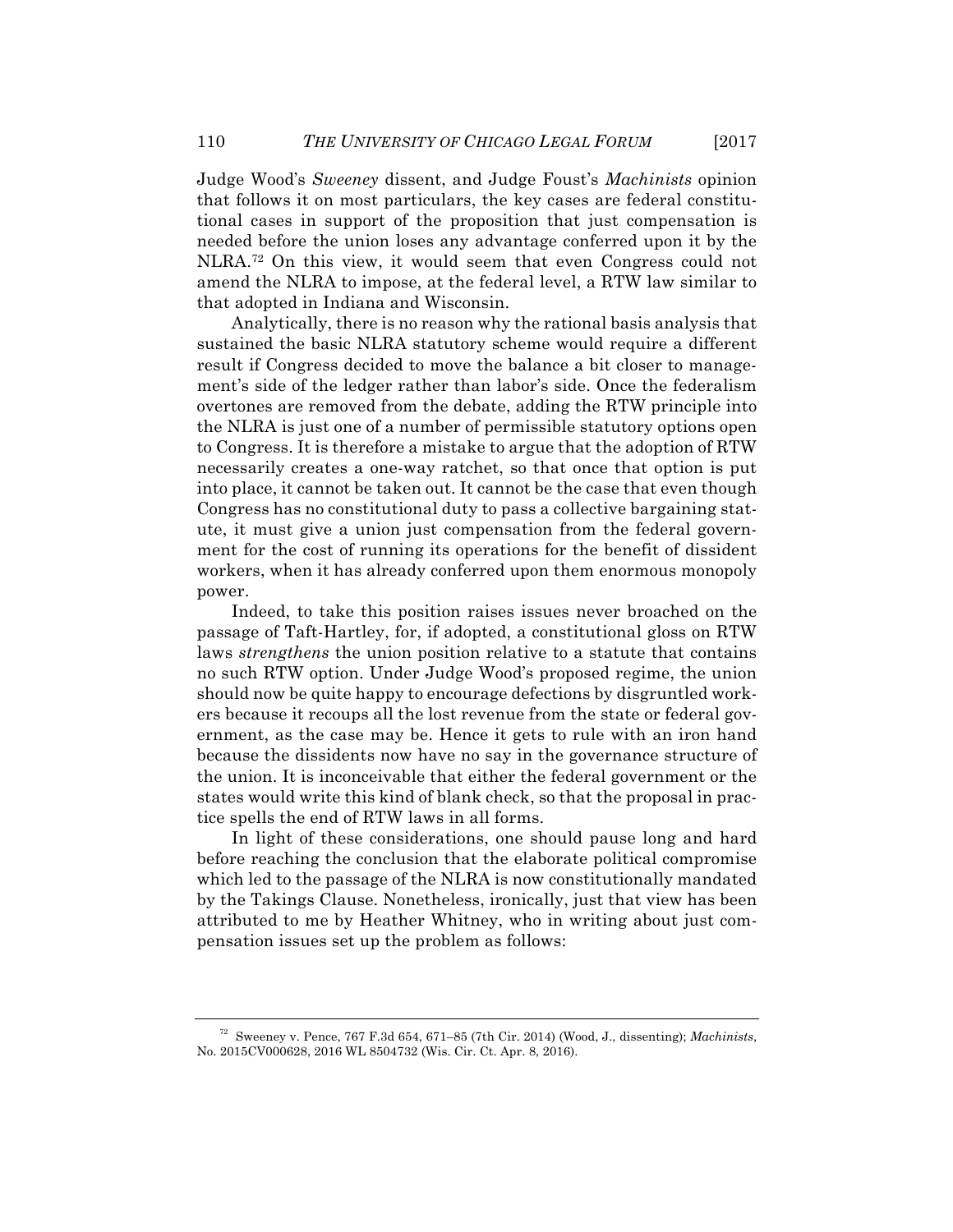If you take the position that *"all* regulations, *all* taxes, and *all* modifications of liability rules [should be understood as] takings of private property prima facie compensable by the state," the answer is easy: yes. Conversely, if you are an originalist and believe that the Takings Clause was narrowly meant to require compensation when the government exercises its power of eminent domain—that is, when the government physically seized property—the answer is also easy: no.73

The quoted material in the first part of the passage is from my book *Takings: Private Property and the Power of Eminent Domain*,74 and the second is from William Treanor's influential article on the original understanding of the Takings Clause, which takes the view that the Takings Clause only applies to physical takings and not to regulations that simply limit use and disposition of property.75 In my own view, it is not possible to defend an originalist, or indeed any other, view of the Takings Clause that limits its scope solely to physical seizure or occupation. Does one want to insist that there is no taking when the government prevents by force an owner from entering his own property that the state in turn does not occupy, when the action is surely the practical equivalent of taking a restrictive covenant over the entire property? But for these purposes, Whitney does capture my position on the comprehensive reach of the Takings Clause: that the Takings Clause covers, prima facie, all partial takings by government that include the loss of air rights, mineral rights, liens, or reversionary interests.76

What is common about both Wood's *Sweeney* dissent and Foust's *Machinists* decision is that they take for granted the current intellectual framework of takings law, without thinking through its structure as a matter of first principle. The gap between my position in *Takings* and the current law, which gives scant protection to regulatory takings, is indeed enormous. My essential argument in *Takings* was that all takings are prima facie covered in the same fashion, whether they are for a total or a partial interest in property. The range of partial interests in property is huge, for it includes all the various life estates and remainders, leases, mortgages, covenants, and easements. To be sure, the comprehensive theory includes extensive set-offs to the prima facie that

<sup>73</sup> Heather M. Whitney, Friedrichs*: An Unexpected Tool for Labor*, 10 N.Y.U. J.L. & LIBERTY 191, 194 (2016) (emphasis added). Ms. Whitney was a clerk for Judge Wood.

<sup>74</sup> RICHARD A. EPSTEIN, TAKINGS: PRIVATE PROPERTY AND THE POWER OF EMINENT DOMAIN (1985).

<sup>75</sup> William Michael Treanor, *The Original Understanding of the Takings Clause and the Political Process*, 95 COLUM. L. REV. 782, 840 (1995).

<sup>76</sup> EPSTEIN, *supra* note 74, at 35–106.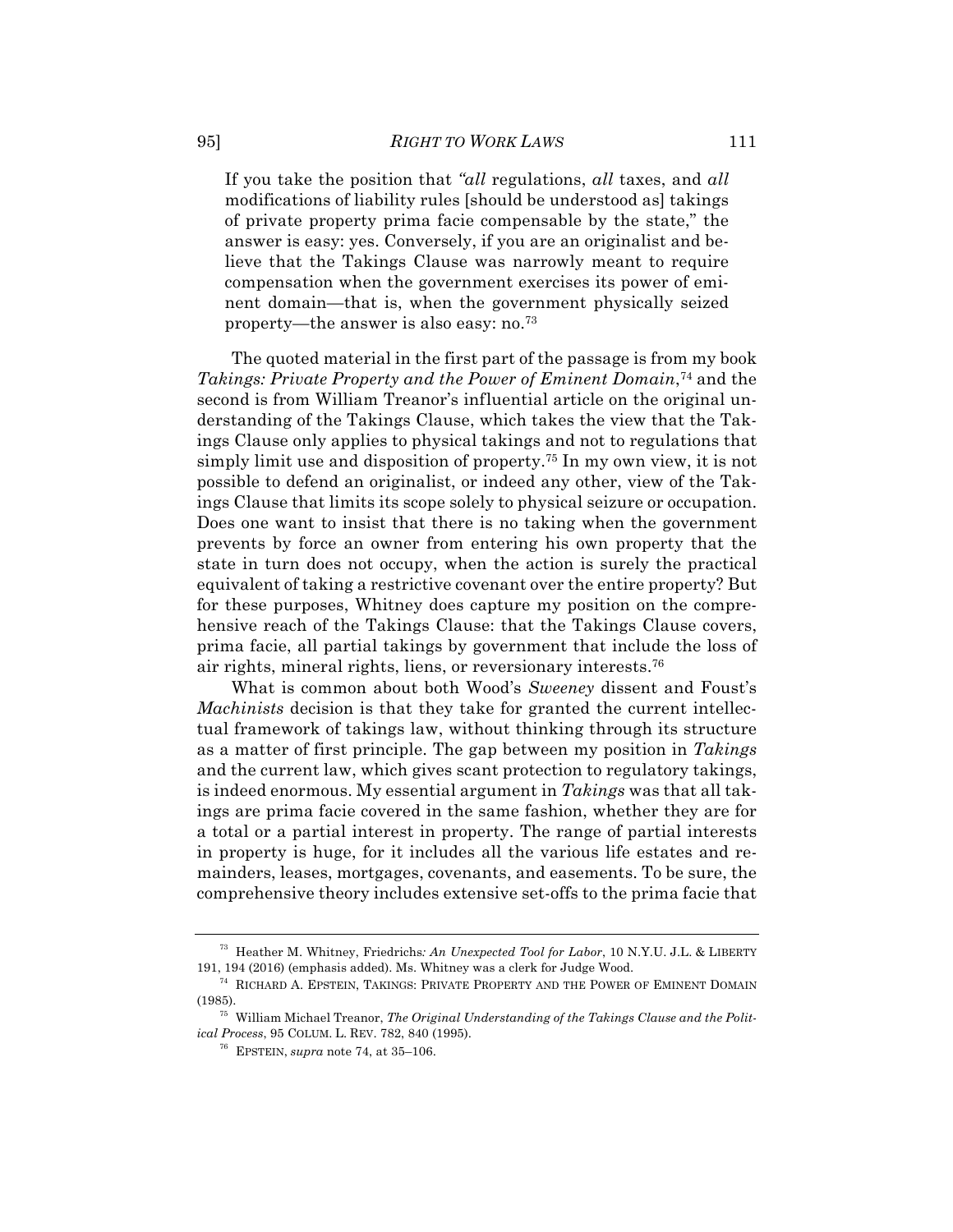include the police power justifications on the one hand, and, on the other, rules dealing with implicit-in-kind compensation that come into play when a broad regulation simultaneously benefits and burdens the same group of individuals.77 There is no reason to cut down on the broad definition of private property that faithfully tracks the common law definition.

Unfortunately, the Treanor approach requires drawing a categorical distinction between "mere" restrictions on land use and physical occupations that are built into the law in *Penn Central Transportation Co. v. City of New York*, <sup>78</sup> and on which the *Machinists* analysis is said to rest. But the conceptual line is untenable: Is keeping someone from using his own air rights, a recognized interest at issue in *Penn Central*, 79 a physical or a regulatory taking? Should no compensation be provided if the government excludes the owner from property rights even if it chooses not to occupy those rights itself ? The case looks far closer to those, most notably *Loretto v. Teleprompter Manhattan CATV Corp.*, 80 in which there is a permanent or temporary occupation of property by or authorized by the government that counts as a per se taking, i.e. one that is subject to a few narrow exceptions.

In order to see how these alternative frameworks apply to RTW laws, it is necessary to first ask how they apply to the NLRA as originally enacted before Section 14(b) and RTW. As I have long argued, the NLRA is dead on arrival under the classical liberal view.<sup>81</sup> At the very least it forces employers to do business with workers in competitive industries when there is no common carrier arrangement involved. The loss of the ability to choose one's trading partners is a limitation on the rights of disposition of their property, including their capital. Yet there is no return benefit of any sort to the employer, nor plausible argument that an ordinary business is a public or private nuisance that the state can regulate under the police power. At this point the entire NLRA falls. It was just that conclusion that was rightly reached in two key pre-1937

<sup>77</sup> *See* EPSTEIN, *supra* note 74, at 107–60, 195.

<sup>78</sup> 438 U.S. 104 (1978).

<sup>&</sup>lt;sup>79</sup> Penn Central Transp. Co. v. City of New York,  $438$  U.S.  $104$ ,  $136$  (1978).

<sup>80</sup> 458 U.S. 419 (1982); *see also* San Diego Gas & Elec. Co. v. City of San Diego, 450 U.S. 621, 657 (1981) ("[T]he fact that a regulatory 'taking' may be temporary, by virtue of the government's power to rescind or amend the regulation, does not make it any less of a constitutional 'taking.' Nothing in the Just Compensation Clause suggests that 'takings' must be permanent and irrevocable. Nor does the temporary reversible quality of a regulatory 'taking' render compensation for the time of the 'taking' any less obligatory."). For a more recent attempt to resuscitate the distinction, see Horne v. Department of Agriculture, 135 S. Ct. 2419 (2015); Richard A. Epstein, *The Unfinished Business of* Horne v. Department of Agriculture*,* 10 N.Y.U. J. L. & LIB. 734 (2017).

<sup>81</sup> EPSTEIN, *supra* note 74, at 280–81.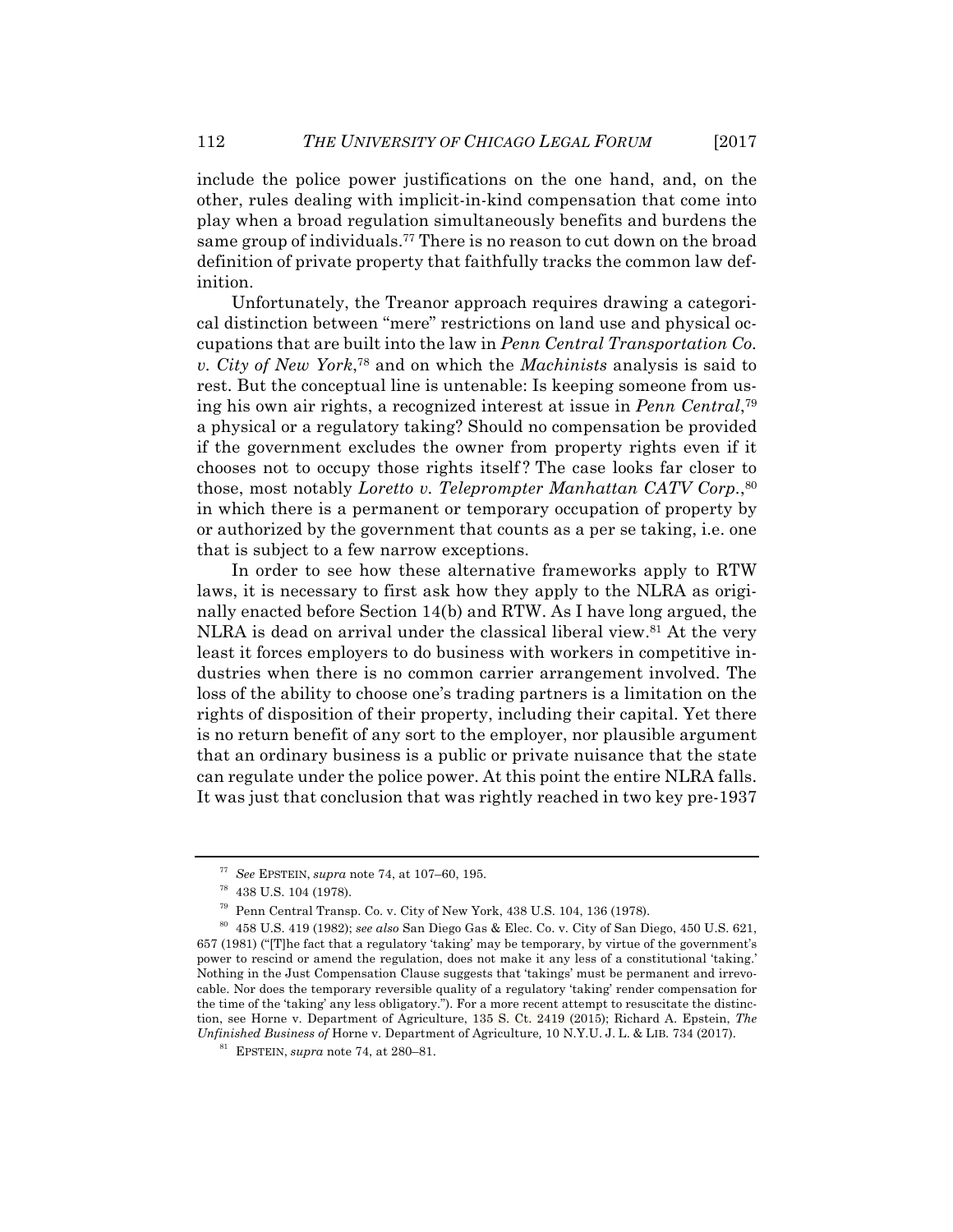cases, *Adair v. United States*<sup>82</sup> and *Coppage v. Kansas*<sup>83</sup> which were written in the classical liberal tradition. Sadly, both cases have been overruled, but if the higher level of scrutiny that they embody still applies, there is no reason to worry about the RTW exception to the basic law. It falls when the NLRA falls under the combined weight of these two distinctions. It is not likely that any defender of the modern labor law would want to embrace this analysis.

The next question is how the NLRA fares under the more modern analysis that does not give substantial protection to economic liberties. Again, the question of characterization makes this issue harder than it seems. The statute, like the rent control statutes, $84$  was upheld before the modern distinction between physical and regulatory takings was adopted. But even if one takes the Treanor view that limits the Takings Clause to physical invasions, both rent control and labor statutes are unconstitutional under *Loretto v. Teleprompter Manhattan CATV Corp.*<sup>85</sup> because the government has authorized the CATV company to physically enter a landlord's property, or a firm's plant, without requiring payment of just compensation.86 Judge Wood accepts a version of this proposition when she writes that what the *Interest on Lawyers Trust Account (IOLTA)*<sup>87</sup> cases establish "for us is that a state law compelling one private party to give property to another private party must be assessed under the Takings Clause. The fact that those two cases involved money [IOLTA], while our case involve the compulsory provision of services, is of no moment."88

Although she does not discuss it, Judge Wood's same logic carries over to rent control laws where the landlord renews the lease of a tenant for rates below the fair market value required under the Just Compensation Clause, but there is no liability under current law. Her logic also applies to *Republic Aviation Corp. v. NLRB*, <sup>89</sup> which recognizes that a union has long-term rights to enter into limited portions of the employer's property in order to organize labor workers against the employer's interest.90 The decisions in both the rent control and the union

<sup>82</sup> 208 U.S. 161 (1908), *overruled* by Phelps Dodge Corp. v. NLRB, 313 U.S. 177 (1941).

<sup>83</sup> 236 U.S. 1 (1915) (invalidating the Kansas law), *overruled* by *Phelps*, 313 U.S. 177 (1941).

<sup>84</sup> *See, e.g.*, Block v. Hirsh, 256 U.S. 135 (1921) (validating two-year rent control statute).

 $^{85}\,$  458 U.S. 419 (1982).

<sup>86</sup> *Id.* at 426.

 $87$  Phillips v. Wash. Legal Found., 524 U.S. 156 (1998).

<sup>88</sup> Sweeney v. Pence, 767 F.3d 654, 674 (7th Cir. 2014) (Wood, J., dissenting), discussing Phillips v. Wash. Legal Found., 524 U.S. 156 (1998), amongst other authorities.

<sup>89</sup> 324 U.S. 793 (1945).

<sup>90</sup> Republic Aviation Corp. v. NLRB, 324 U.S. 793, 803–05, n. 10 (1945) (citing 49 N.L.R.B. at 843–44).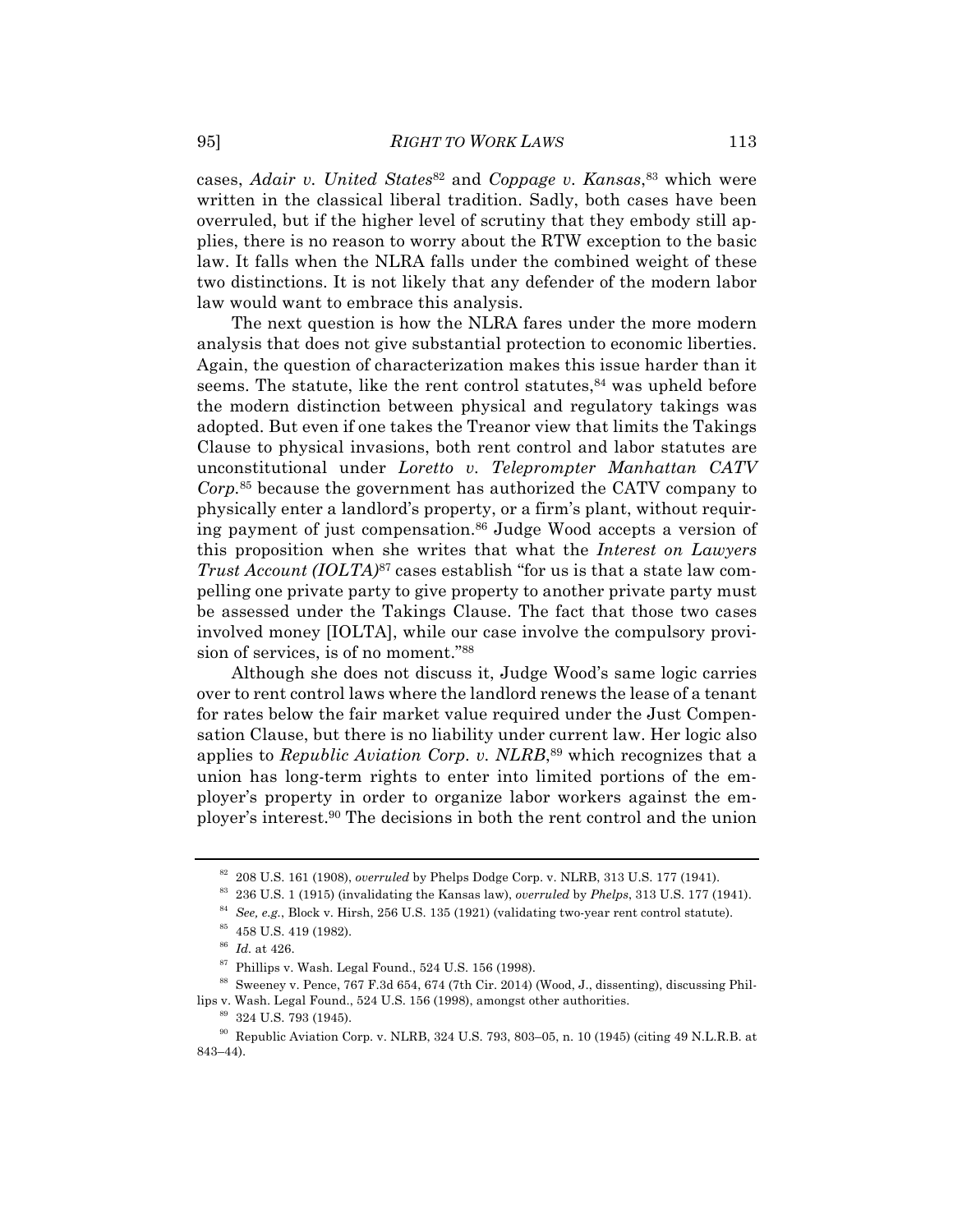case did not accept any version of a takings argument, even though the private party was allowed to enter or stay in possession of property under government authorization. Neither of these cases accepted the need for just compensation under the Takings Clause, even though modern law treats the right to exclude as lying at the core of private property.<sup>91</sup> But under Judge Wood's view the law has to reverse itself on both counts, revealing a seemingly insurmountable logical contradiction. She cannot have it both ways: she cannot ignore the possessory rules in dealing with the validity of the NLRA and then treat it as decisive with respect to the state option to enact a RTW law. The account that she gives to require just compensation from Indiana under the RTW is the account that invalidates the NLRA at its inception. And once the NLRA is struck down on takings grounds, any issue of the constitutionality of the RTW law never arises.

To make matters even worse, there is a credible argument that neither the rent control laws nor the labor laws satisfy the public use prong of the Takings Clause. Both of these statutory frameworks are solely for the direct benefit of private parties. At no point do members of the public have the right to enter a rent controlled apartment or a union workplace. Hence these statutes should be suspect even under the narrow reading of public use found in *Kelo v. City of New London*, <sup>92</sup> which says categorically: "it has long been accepted that the sovereign may not take the property of *A* for the sole purpose of transferring it to another private party *B*, even though *A* is paid just compensation."93 That conclusion is doubly true in these two cases, since in the aggregate, both statutes, by reducing the size of the social pie, have negative effects on the public welfare as a whole. Under the conventional readings of *Kelo*, these arguments will of course be rejected out of hand, with indignation and anger, given that public use tends to be equated with any conceivable public purpose. After all, the highly relaxed rational basis test that governs the inquiry lets the legislature make its own assessment of public convenience, without any serious judicial oversight.94 But if the Public Use Clause bans takings for private use, then even under the current law, the NLRA falls as a whole, so that the question of the constitutionality of section 14(b) does not arise.

<sup>91</sup> *See, e.g.*, Kaiser Aetna v. United States, 444 U.S. 164, 179–80 (1979) (accepting the right to exclude as a private property right: "we hold that the 'right to exclude,' so universally held to be a fundamental element of the property right . . .").

 $32$  545 U.S. 469 (2005).

 $^{93}$   $\emph{Id.}$  at 477. Note if indirect benefits are counted, then this rule is vapid.

<sup>94</sup> *See* Berman v. Parker, 348 U.S. 26, 33 (1954) ("We do not sit to determine whether a particular housing project is or is not desirable. The concept of the public welfare is broad and inclusive."); *see* Day-Brite Lighting, Inc. v. Missouri, 342 U.S. 421, 424 (1952).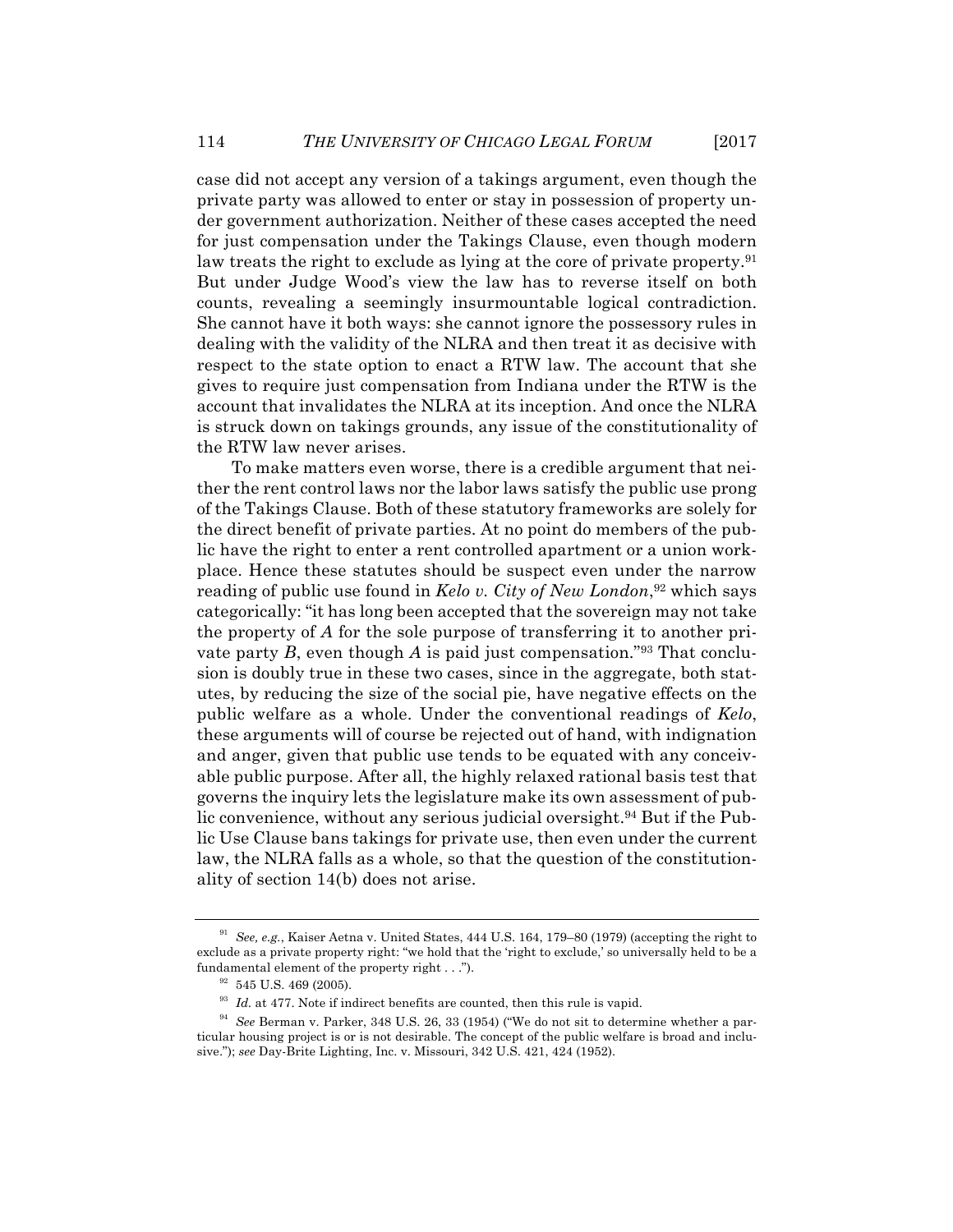Judge Wood also writes as if the union was forced to donate its services to its nonmembers,95 but in so doing she overlooks the *quid pro quo* that the union receives. The first point is that the dissenting workers cannot turn down a gift, which is always possible in ordinary donative situations. She also undervalues the enormous leverage that the NLRA gives to unions, with or without Section 14(b), in the form of the exclusive bargaining rights for all workers against management that is now bound to bargain with the unions in good faith. At one point she chides the majority by denying that the union's "seat at the bargaining table" somehow compensates it for the myriad real costs it incurs on behalf of nonmembers.96 She then observes two points. First, she insists that the union only claims its seat at the bargaining table by winning a representation election: "it does not win that seat either through the grace of the employer or in exchange for some kind of *quid pro quo* from either the employer or the bargaining-unit employees."97 Second, she notes that the collective bargaining process also confers "such features as no-strike clauses, management rights clauses, and a grievance procedure, all of which are a win-win for both labor and management."98

These arguments fail. Under her account, employers should be eager to welcome unions in order to obtain the benefits of a collective bargaining agreement. But this rosy account is false. The real *quid pro quo* given to the union is the list of unfair labor practices that forces management to bargain with the union at all. It is the statutory grant of the power to bargain, coupled with the employer's duty to bargain in good faith, which offer unions enormous chips that they did not have at common law, where any employer could walk away from any union if it chose without having to divide its control of the firm through long, bitter, and potentially disruptive negotiations. These enormous and undeserved benefits remain with or without the RTW option at either the state or federal level, and should be duly considered as a counterweight in this context. It is foolish to say that the union receives no compensation when it retains these advantages, even if it cannot force dissident workers to support their mission under Section 14(b).

At this point, it becomes clear that the only way to salvage the NLRA is to revert to the highly deferential rational basis analysis that was invoked to sustain it against various constitutional challenges in the first place. When it comes to complex economic arrangements, the argument goes, Congress is boss. The oft-cited proposition from *Usery* 

<sup>95</sup> Sweeney v. Pence, 767 F.3d 654, 674 (7th Cir. 2014).

<sup>&</sup>lt;sup>96</sup> *Id.* at 684 (quoting majority opinion at 667).

<sup>97</sup> *Id.*

<sup>98</sup> *Id.*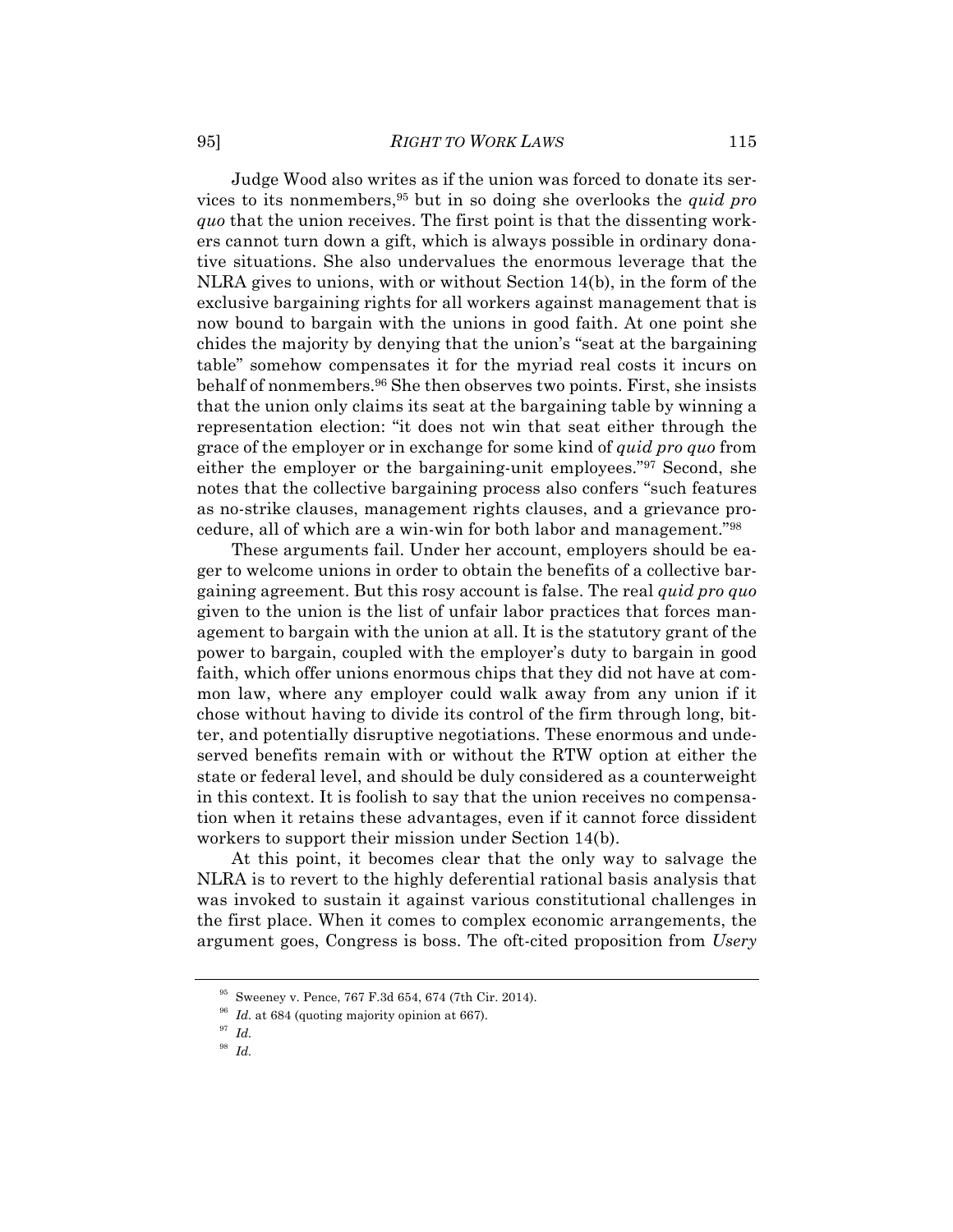*v. Turner Elkhorn Mining Co.*<sup>99</sup> states: "It is by now well established that legislative Acts adjusting the burdens and benefits of economic life come to the Court with a presumption of constitutionality, and that the burden is on one complaining of a due process violation to establish that the legislature has acted in an arbitrary and irrational way."100 That decision justified retroactive legislation by which one party was forced to pay into a compensation fund for harms for which it bore no responsibility. In effect, legislation required a donation from one group to another. If, however, the rational basis test is used to sustain the basic NLRA from constitutional attack, it also sustains the Indiana RTW law as part of the elaborate ad hoc compromise in management labor relationships. If Congress could retroactively impose taxes on particular parties, it is not bound to keep the original form of the NLRA for all time. Put otherwise, if the rest of the Taft-Hartley amendments were constitutional, so too is Section 14(b).

A similar analysis applies to the confused reasoning offered by Judge Foust in *Machinists*, which on many points tracks the arguments of Judge Wood on two key but erroneous propositions. First, that the DFR protects non-union members against discrimination; $101$  and second, that the union receives nothing of value in exchange for the services that it is required under law to supply to these workers.102 He also insists that services rendered are property protected by the takings law.103 His distinctive contribution is to analyze this case under the lowlevel rational basis test in *Penn Central*, only to strike it down on the grounds that the government cannot put forward any reason to justify the adoption of the RTW law. He thus looks to the famous three-part test in that case to ask about "(1) the economic impact of the regulation on the claimant, (2) its interference with distinct investment backed expectations, and (3) the character of the governmental action."104 He then recites the loss of dues to the union that follows from the adoption of the RTW and assumes it creates the prima facie case. Then he makes the further case, without argument or evidence, that the adoption of the RTW "is threatening to the unions' very economic viability,"105 while failing to explain why unions have continued to operate unimpeded for years in RTW states.

<sup>&</sup>lt;sup>99</sup> 428 U.S. 1 (1976).

<sup>100</sup> *Id.* at 15 (citing Ferguson v. Skrupa, 372 U.S. 726 (1963); then citing Williamson v. Lee Optical Co., 348 U.S. 483, 487–88 (1955)).

<sup>101</sup> *Machinists*, No. 2015CV000628, 2016 WL 8504732, at \*4 (Wis. Cir. Ct. Apr. 8, 2016).

 $^{102}$   $\,$   $Id.\;$  at \*4.

<sup>&</sup>lt;sup>103</sup> *Id.* at \*8–11.

<sup>&</sup>lt;sup>104</sup> *Id.* at \*11 (citing Penn Central Transp. Co. v. City of New York., 438 U.S. 104, 124 (1978).

 $^{105}$   $\,$   $\!d.\,$  at \*13.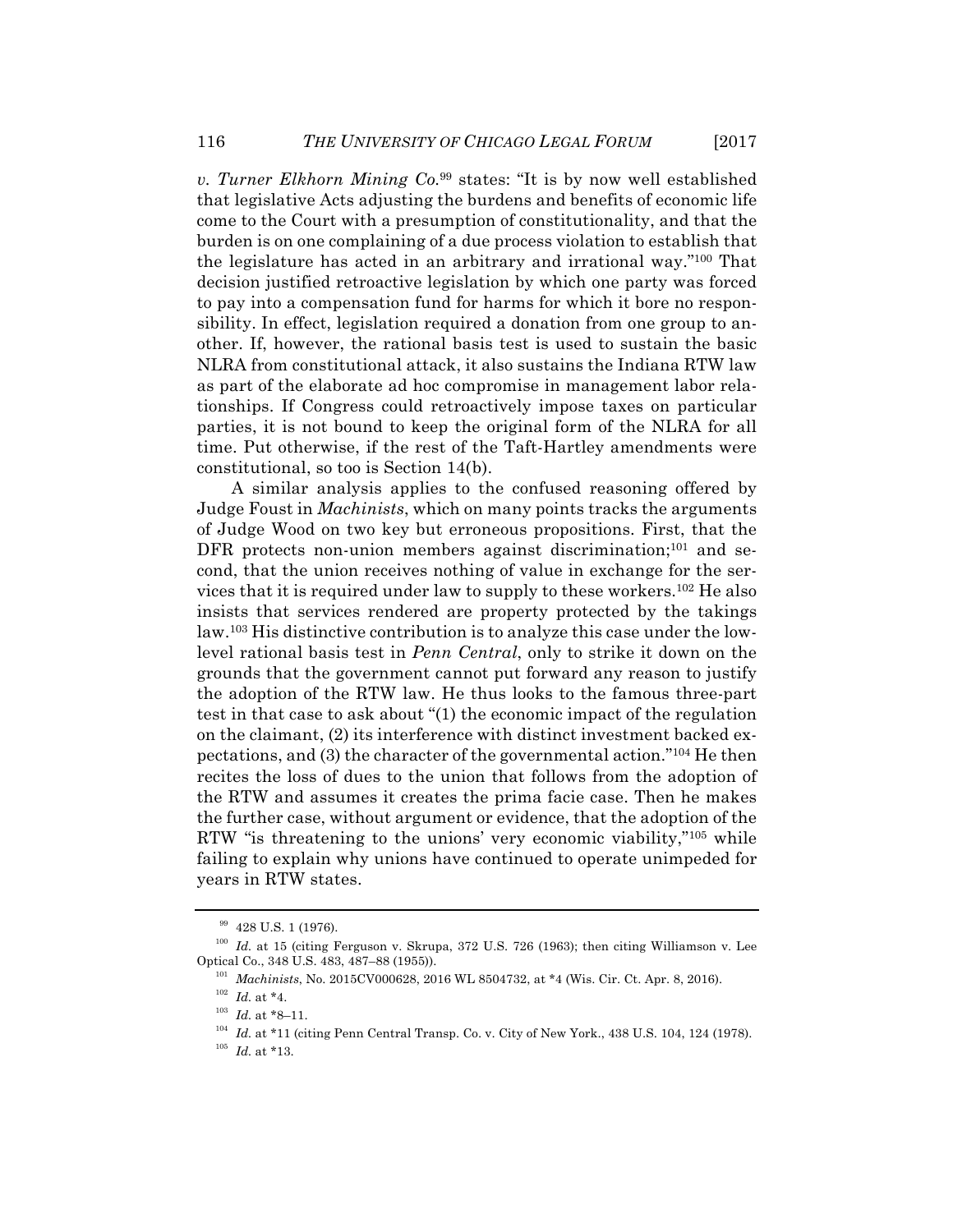He next pushes the extreme claim that the plaintiffs have the "distinct, investment-backed expectation that they would always have a right to collect fair-share payments from non-members as long as they were compelled to provide them [with] services."106 It is also worth asking how unions possibly have formed any expectation that they could receive dues from all workers when RTW laws have been on the books long before the *Sweeney* litigation. But in all that time no one had ever advanced the fair-share argument. Nor is it explained how unions can have formed that view in the teeth of a statute that gives states the explicit power to pass RTW laws that blocked the agency shop. Under current law, even in those cases where strong contractual rights were at issue, it has been repeatedly held that the government can strip individuals of their rights without offering any compensation at all. In *Pension Benefit Guaranty Corp. v. R.A. Gray & Co.*, <sup>107</sup> the Court rejected a challenge under the Due Process Clause in a unanimous decision that placed extensive reliance on the Court's earlier decision in *Turner Elkhorn*. In *Connolly v. Pension Benefit Guaranty Corp.*, <sup>108</sup> the Supreme Court again unanimously relied on *Penn Central* and *Turner Elkhorn*  to undermine vested rights when it said: "This interference with the property rights of an employer arises from a public program that adjusts the benefits and burdens of economic life to promote the common good and, under our cases, does not constitute a taking requiring Government compensation."109 The Court then concluded that the applicable legislation did not interfere with reasonable investment-backed expectations: "Prudent employers then had more than sufficient notice not only that pension plans were currently regulated, but also that withdrawal itself might trigger additional financial obligations."110 It is worth saying that the claimant's case in both *Gray* and *Connolly* was far stronger than any claim that might be raised here, because the private parties relied on *explicit* contractual guarantees that were nowhere to be found in the RTW law. The decision of Judge Foust in *Mechanists* is so far off the reservation as to defy belief.

<sup>106</sup> *Id.*

 $^{107}\,$  467 U.S. 717 (1984).

 $^{108}\,$  475 U.S. 211 (1986).

<sup>109</sup> Connolly v. Pension Benefit Guaranty Corp., 475 U.S. 221, 225 (1986) (citing Penn Central Transp. Co. v. City of New York., 438 U.S. 104, 124 (1978); then citing Usery v. Turner Elkhorn Mining Co., 428 U.S. 1, 15–16 (1976)).

<sup>110</sup> *Id.* at 227; *see* Pension Benefit Guaranty Corp. v. R.A. Gray & Co., 467 U.S. 717, 732 (1984); *see also* Fed. Housing Admin. v. Darlington, Inc., 358 U.S. 84, 91 (1958) ("Those who do business in the regulated field cannot object if the legislative scheme is buttressed by subsequent amendments to achieve the legislative end.").